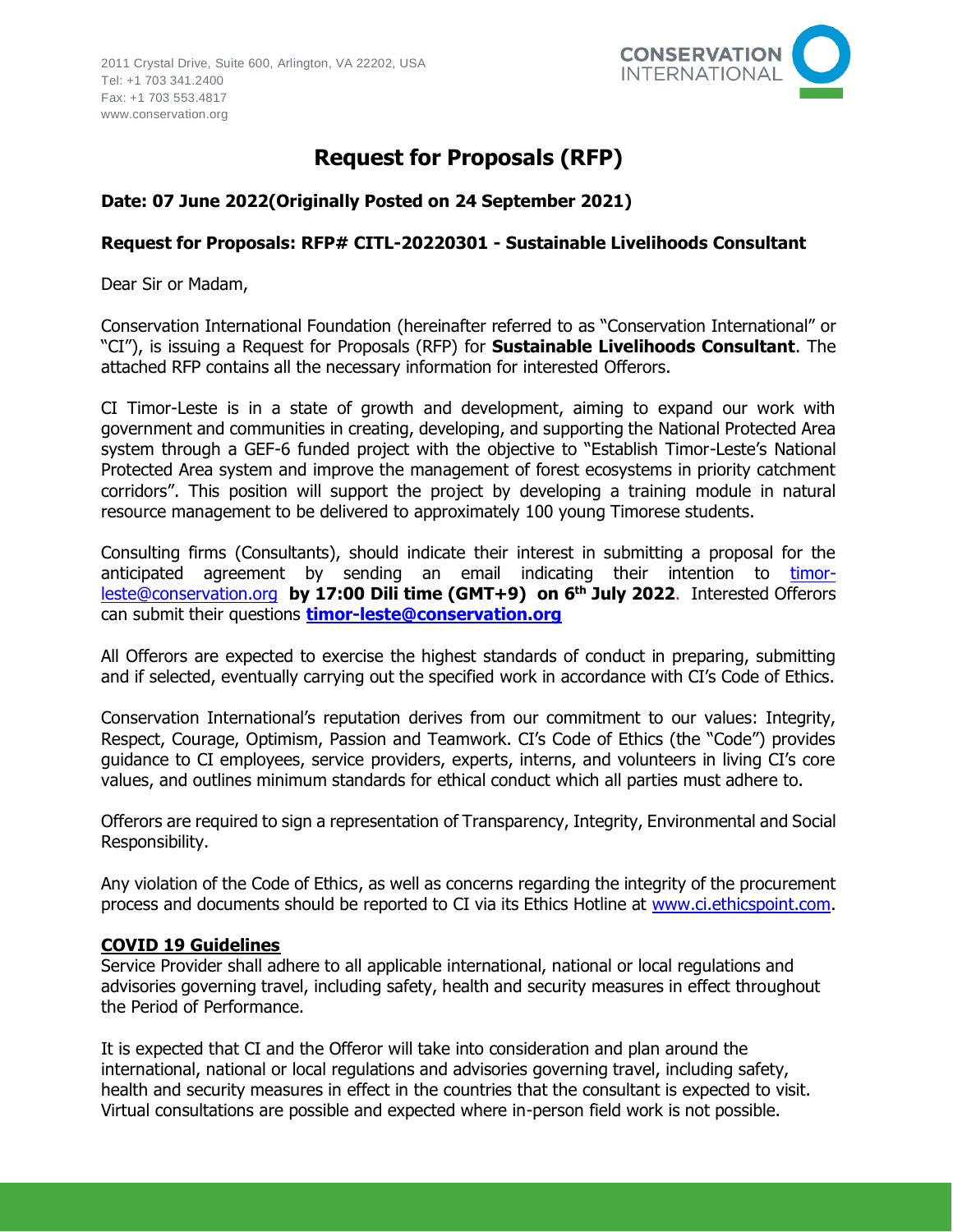

RFP # **CITL-20220301**

For the provision of

Sustainable Livelihoods Consultant

Contracting Entity:

Conservation International Timor-Leste

Funded under:

Asia Pacific Field Division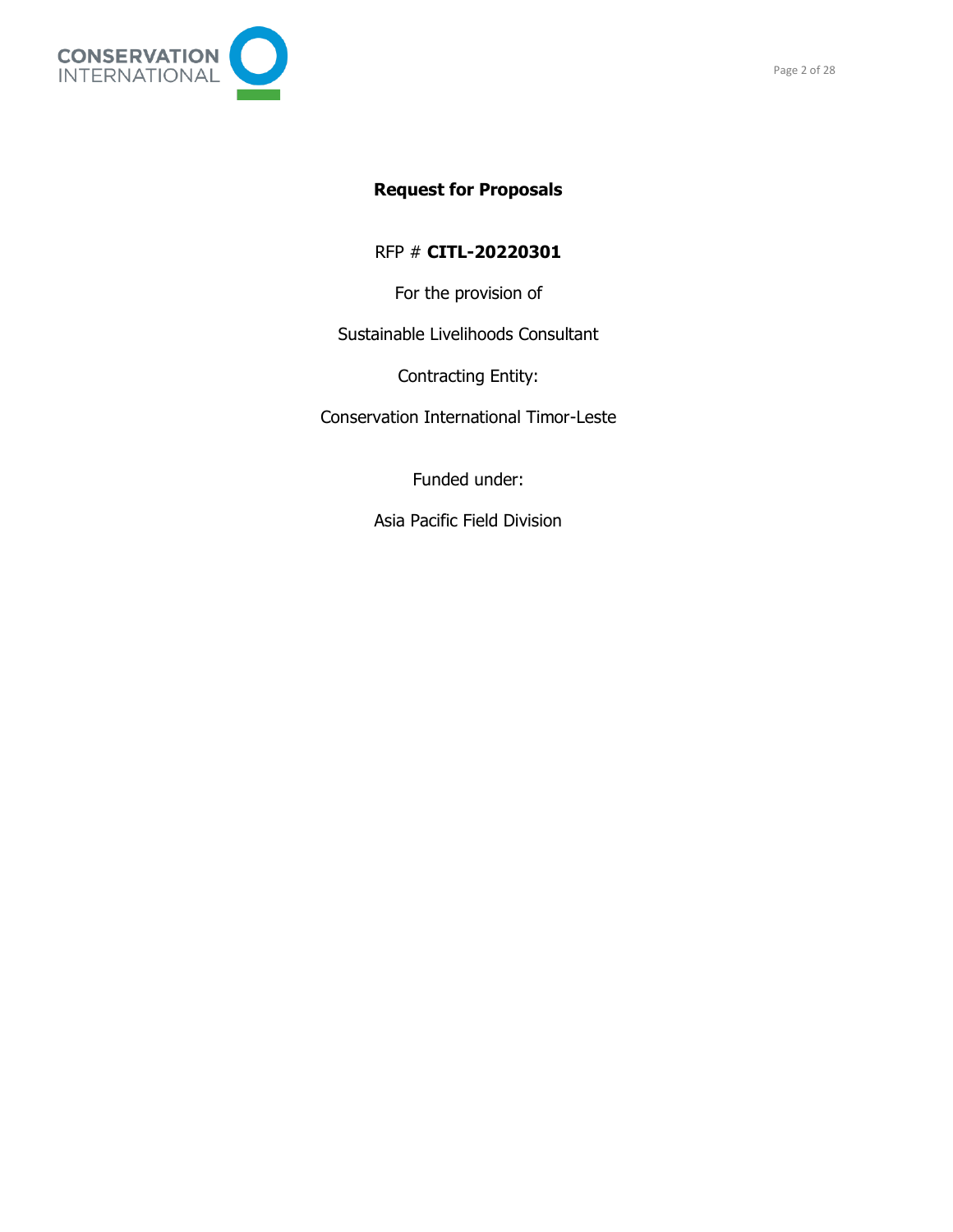

## **Table of Contents:**

| Section 1.                      | <b>Instructions and General Guidance</b>                                                                                                          |  |
|---------------------------------|---------------------------------------------------------------------------------------------------------------------------------------------------|--|
| 1.1<br>1.2<br>1.3<br>1.4<br>1.5 | Introduction<br>Offer deadline<br><b>Instruction for Offerors</b><br><b>Chronological List of Events</b><br>Evaluation and basis for Selection    |  |
| Section 2.                      | Scope of Work, Deliverables, and Deliverables Schedule                                                                                            |  |
| 2.1<br>2.2                      | Scope of Work<br>Deliverables and Deliverables Schedule                                                                                           |  |
| Section 3.                      | <b>Procurement and Contract Standards</b>                                                                                                         |  |
| 3.1<br>3.2                      | CI's Service Agreement Template & Code of Ethics<br>Offeror Representation of Transparency, Integrity, Environmental and<br>Social Responsibility |  |

## **Section 1. Instructions and General Guidance**

## **1.1 Introduction**

CI, the Contracting Entity, is soliciting offers from Consultants to submit proposals to carry out Sustainable Livelihoods Consultancy.

The consultancy will support the project by developing a range of livelihood interventions and links to market for ten communities engaged with the project. It is important that the development of the livelihood interventions are participatory with community stakeholders taking a de facto role in the decision-making processes and the development of the interventions. It is also essential that the interventions demonstrate gender equity by providing livelihood solutions that support underrepresented men or women. Each community will be treated as a standalone case and so it is expected that ten livelihood plans will be developed and initiated.

## **OBJECTIVES**:

This position will support the project by developing sustainable livelihood options and deliverables for 10 project sucos in Timor-Leste. The objective is to provide an additional source of sustainable income to each project community.

## **1.2 Offer Deadline**

Offerors shall submit their offers electronically at the following email address, **[timor](mailto:timor-leste@conservation.org)[leste@conservation.org](mailto:timor-leste@conservation.org)**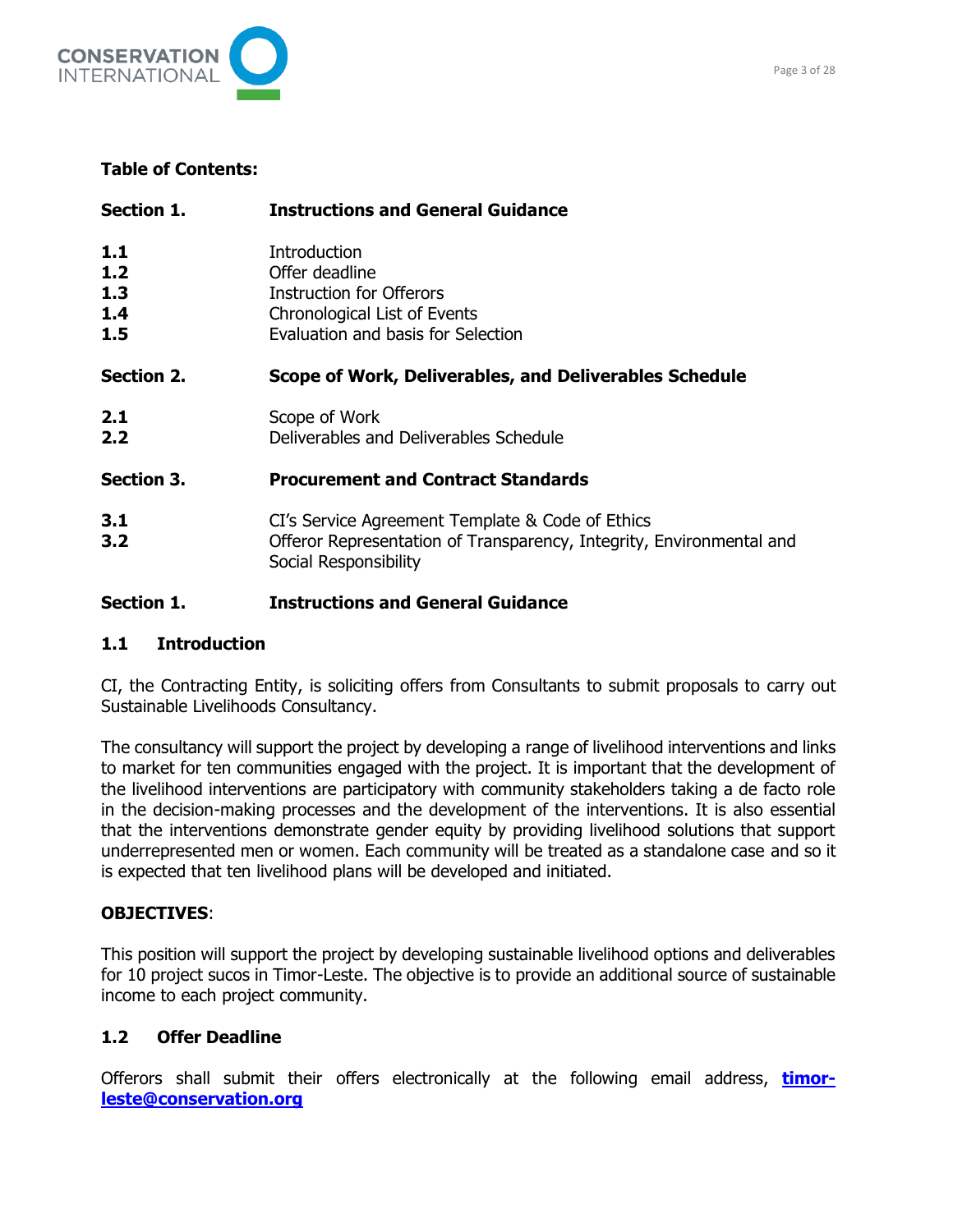

Offers must be received no later than **17:00 Dili time (GMT+9) on 6 th July 2022.** Offerors are responsible for ensuring that their offers are received in accordance with the instructions stated herein. Late offers will not be considered.

## **1.3 Instruction for Offerors**

All proposals must be submitted in one volume, consisting of:

- Technical proposal
- Cost proposal, and
- Offeror Representation of Transparency, Integrity, Environmental and Social Responsibility. [This document must be signed by the Offerors or (Offerors representative) and submitted with the Offeror's proposal to CI]

This RFP does not obligate CI to execute a contract nor does it commit CI to pay any costs incurred in the preparation or submission of the proposals. Furthermore, CI reserves the right to reject any and all offers, if such action is considered to be in the best interest of CI.

All proprietary information provided by the bidder shall be treated as confidential and will not be shared with potential or actual applicants during the solicitation process. This includes but is not limited to price quotations, cost proposals and technical proposals. CI may, but is not obliged to, post procurement awards on its public website after the solicitation process has concluded, and the contract has been awarded. CI's evaluation results are confidential and applicant scoring will not be shared among bidders.

1. Technical Proposal

The technical proposal shall comprise the following parts:

• Part 1: Technical Approach, Methodology and Detailed Work Plan. This part shall be between 3 and 5 pages long, but may not exceed 5 pages.

The Technical Proposal should describe in detail how the Offeror intends to carry out the requirements described in Section 2, Scope of Work (SOW). The technical proposal should demonstrate a clear understanding of the work to be undertaken and the responsibilities of all parties involved. The Offeror should include details on personnel, equipment, and contractors who will be used to carry out the required services.

• Part 2: Management, Key Personnel, and Staffing Plan. This part shall be between 2 and 5 pages long, but may not exceed 5 pages. CVs may be included in an annex to the technical proposal and will not count against the page limit. CVs must demonstrate:

## (i) Consultants:

Demonstrated technical expertise environmental training and module development.

- Bachelor's Degree or higher in relevant field as mentioned above.
- Experience in developing and delivery of sustainable livelihood programs in Timor-Leste.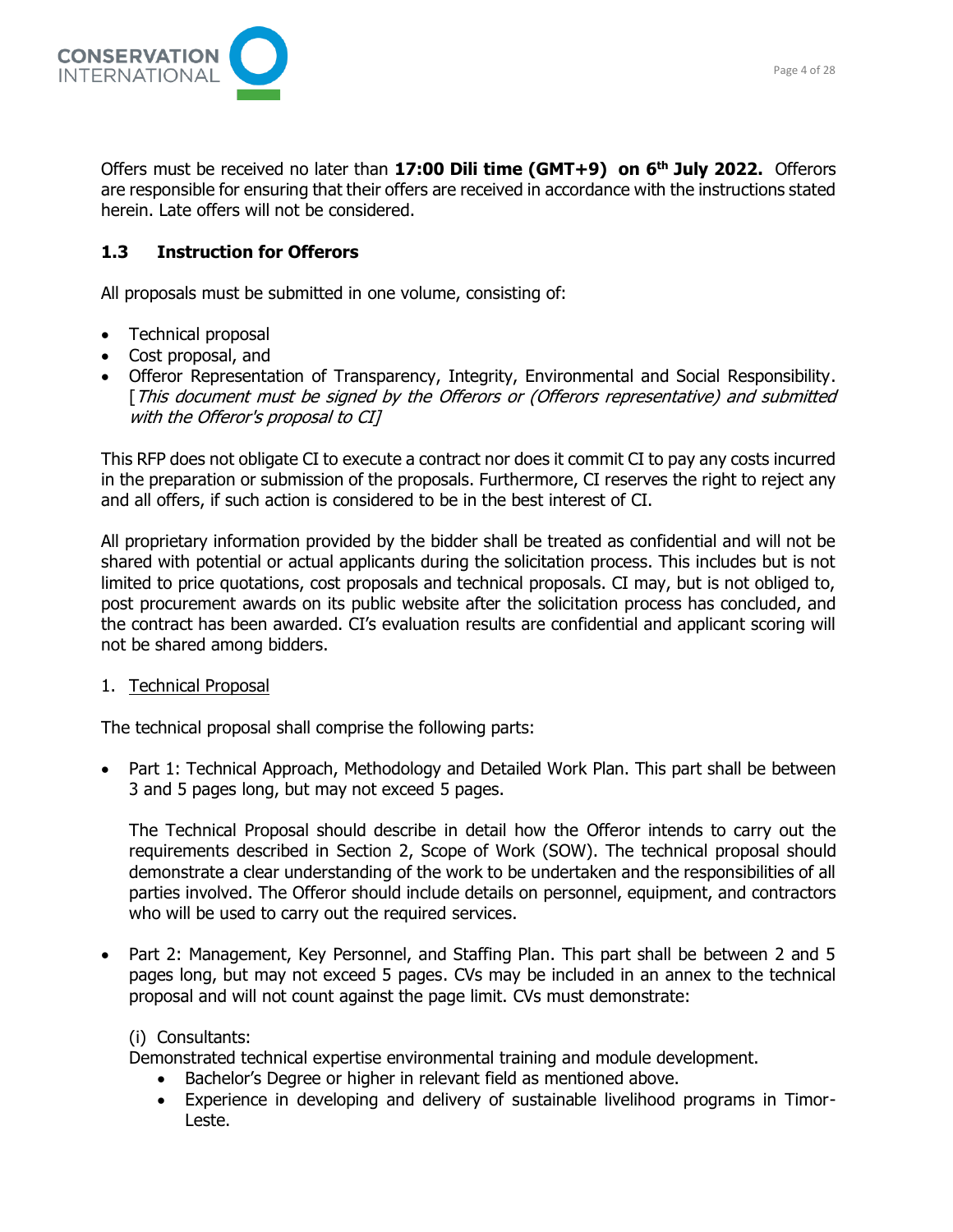

- Strong and proven ability to develop livelihood links between producers and markets in Timor-Leste.
- Strong project and time management skills.
- Excellent ability to communicate with relevant stakeholders.
- An orientation towards collaboration.
- Proficient and have Strong writing skills in Tetun and English.
- Part 3: Corporate Capabilities, Experience, Past Performance, and 3 client references. This part shall be between 2 and 4 pages long, but may not exceed 4 pages. Please include descriptions of similar projects or assignments and at least three client references.

#### 2. Cost Proposal

Offerors shall use the cost proposal template "Detailed Budget" attached in section 2.1. The cost proposal must be valid for at least 90 days after submission to CI. The cost proposal is used to determine which proposals are the most advantageous and serves as a basis of negotiation for award of a contract. The cost proposal must be all-inclusive of profit, fees or taxes. Additional costs cannot be included after award, and revisions to proposed costs may not be made after submission unless expressly requested by CI should the offerors proposal be accepted. Nevertheless, for the purpose of the proposal, Offerors must provide a detailed budget showing major expense line items. Offers must show unit prices, quantities, and total price. All items, services, etc. must be clearly labeled and included in the total offered price. All cost information must be expressed in **USD**. The cost shall also include a budget narrative that explains the basis for the estimate of every cost element or line item. Supporting information must be provided in sufficient detail to allow for a complete analysis of each cost element or line item. CI reserves the right to request additional cost information if the evaluation committee has concerns of the reasonableness or completeness of an Offeror's cost proposal.

If selected, Offeror shall use its best efforts to minimize the financing of any taxes on goods and services, or the importation, manufacture, procurement or supply thereof. If Offeror is eligible to apply for refunds on taxes paid, Offeror shall do so. Any tax savings should be reflected in the total cost.

**Tax Obligation:** CI-TL is legally obliged to withhold 10% of the total budget amount to meet the requirement of the national tax authority. This amount will then be paid by CI-TL to the local tax authority. CI-TL will provide receipt of this tax payment to the consultant as requested. This tax obligation should be expressed in the total budget

#### 2.1. Offeror Proposed Detailed Budget

| <b>DESCRIPTION OF</b><br><b>SERVICE</b> | <b>HOURLY</b><br><b>COST</b> | DAILY OR OTHER COSTS<br>(LOCAL)<br><b>CURRENCY)</b> | <b>TOTAL COST (LOCAL</b><br><b>CURRENCY</b> ) |
|-----------------------------------------|------------------------------|-----------------------------------------------------|-----------------------------------------------|
|                                         |                              |                                                     |                                               |
|                                         |                              |                                                     |                                               |
|                                         |                              |                                                     |                                               |
| <b>TOTAL</b>                            |                              |                                                     |                                               |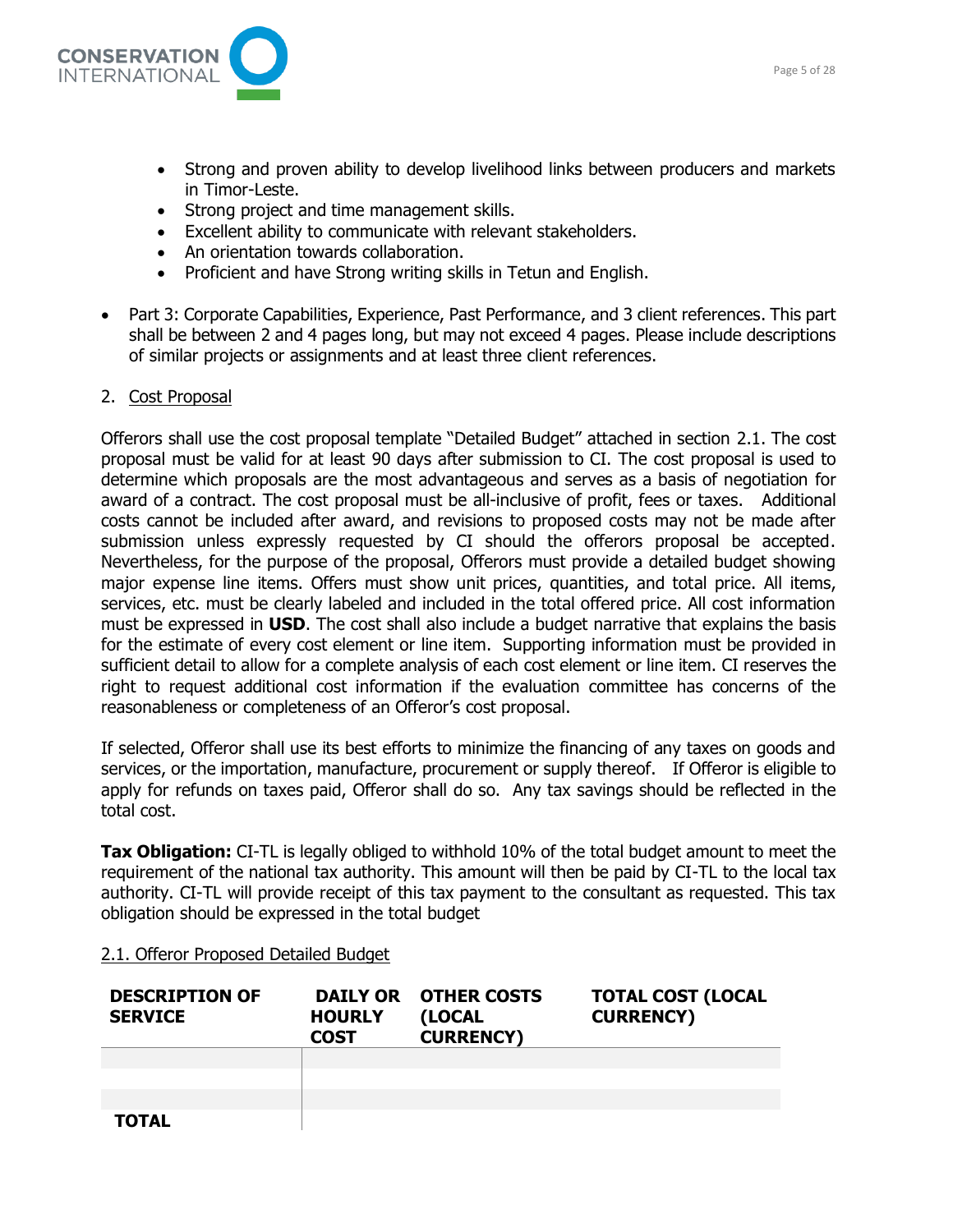

## **1.4. Chronological List of Proposal Events**

The following calendar summarizes important dates in the solicitation process. Offerors must strictly follow these deadlines.

| <b>RFP Originally published</b>                 | 24th September 2021       |
|-------------------------------------------------|---------------------------|
| <b>RFP Reposted</b>                             | 7 <sup>th</sup> June 2022 |
| <b>Deadline for written questions</b>           | 21st June 2022            |
| <b>Clarifications provided to known bidders</b> | 27th June 2022            |
| <b>Proposal due date</b>                        | 6 <sup>th</sup> July 2022 |

The dates above may be modified at the sole discretion of CI. Any changes will be published/advertised in an amendment to this RFP.

### **1.5. Evaluation and Basis for Award**

An award will be made to the Offeror whose proposal is determined to be responsive to this solicitation document, meets the eligibility criteria stated in this RFP, meets the technical capability requirements, and is determined to represent the most advantageous to CI.

|                | <b>Evaluation Criteria</b>                                                                                                                                         | <b>Total Possible</b><br><b>Points</b> |  |
|----------------|--------------------------------------------------------------------------------------------------------------------------------------------------------------------|----------------------------------------|--|
| I              | Technical Proposal Part I- Technical Approach, Methodology, and Detailed<br><b>Work Plan</b>                                                                       |                                        |  |
| $\mathbf{1}$   | Does the proposal clearly explain, understand and respond to the<br>objectives of the project as stated in the Scope of Work?                                      | 20                                     |  |
| $\overline{2}$ | Does the proposed program approach and detailed activities and<br>timeline fulfill the requirements of executing the Scope of Work<br>effectively and efficiently? | 20                                     |  |
| 3              | Does the proposal demonstrate the Offeror's knowledge related to<br>technical sectors required by the Scope of Work?                                               | 15                                     |  |
| $\mathbf{I}$   | Technical Proposal -Part II- Management, Key Personnel, and Staffing Plan                                                                                          |                                        |  |
| 1              | Personnel Qualifications - Do the proposed team members have<br>necessary experience and capabilities to carry out the Scope of<br>Work?                           | 15                                     |  |
| $\overline{2}$ | CVs for the above indicated technical staff involved?                                                                                                              | 10                                     |  |
| 3              | Technical Proposal -Part III - Corporate Capabilities, Experience, and Past<br><b>Performance</b>                                                                  |                                        |  |
| 4              | Company Background and Experience – Does the company have<br>experience relevant to the project Scope of Work?                                                     | 10                                     |  |
| III            | Cost Proposal- Cost- Includes (Travel, Fee, Charges, any other expenses)                                                                                           |                                        |  |
| 1              | Cost-Lowest Cost                                                                                                                                                   | 10                                     |  |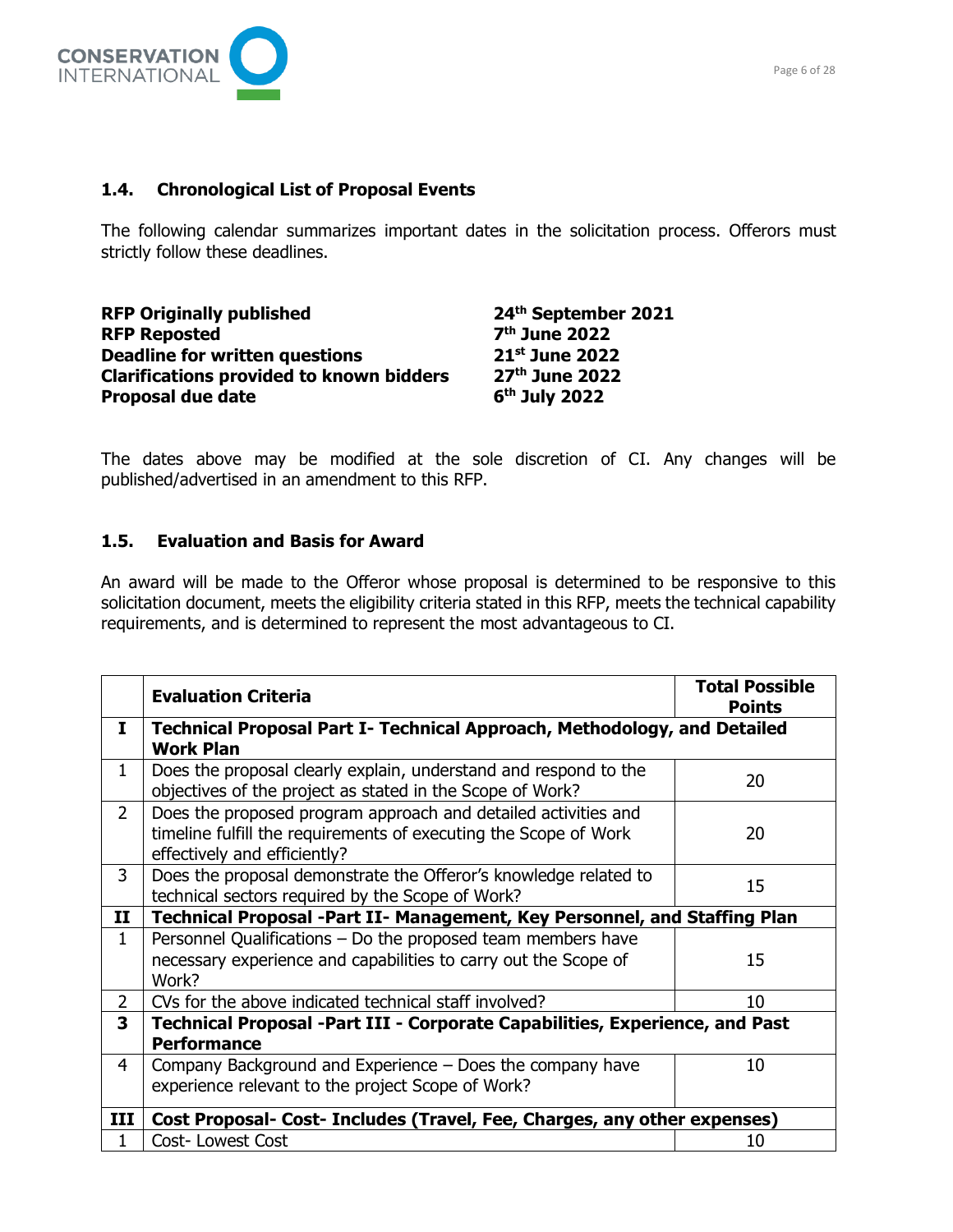

## **Section 2. Scope of Work, Deliverables, and Deliverables Schedule**

## **2.1. Scope of Work**

For the duration of the contract, the consultant is expected to lead this body of work independently while working with the existing project staff in the field, as necessary and regularly reporting to the project management team. Significant community engagement will be required as will engagement with companies based in Dili or elsewhere.

- Preparation of a detailed work plan and proposed methodology for the assignment.
- Based on a needs-assessment, identify key potential livelihood interventions for each of the ten project communities.
- Write-up these interventions into ten livelihood plans, included in these plans should be any active youth groups previously trained under the project as well as members of the CCGs.
- Start the process of implementing the livelihood plans with the community groups  $-$  this will result in products sold at market bringing direct benefit to the communities.
- Demonstrate compliance with the CI-GEF project agency's Environmental and Social Management Framework (ESMF).
- Contribute to a project sustainable livelihoods workshop.

## **2.2. Deliverables & Deliverables Schedule**

- 1. Workplan Within two weeks of signing the contract. The work plan will provide an outline of the approach and steps for achieving the outcomes of the assignment, as well as a detailed work plan table (recommended length max 4 pages).
- 2. Ten community level livelihood plans developed and some (agreed with communities and project staff) activities within the plans initiated. The plans should include Community Conservation Group members and Youth Trainees.
- 3. Technical and financial report of ten livelihood plans and the implementation of selected activities within each plan.
- 4. Contribution to sustainable livelihoods project workshop (materials and presentation).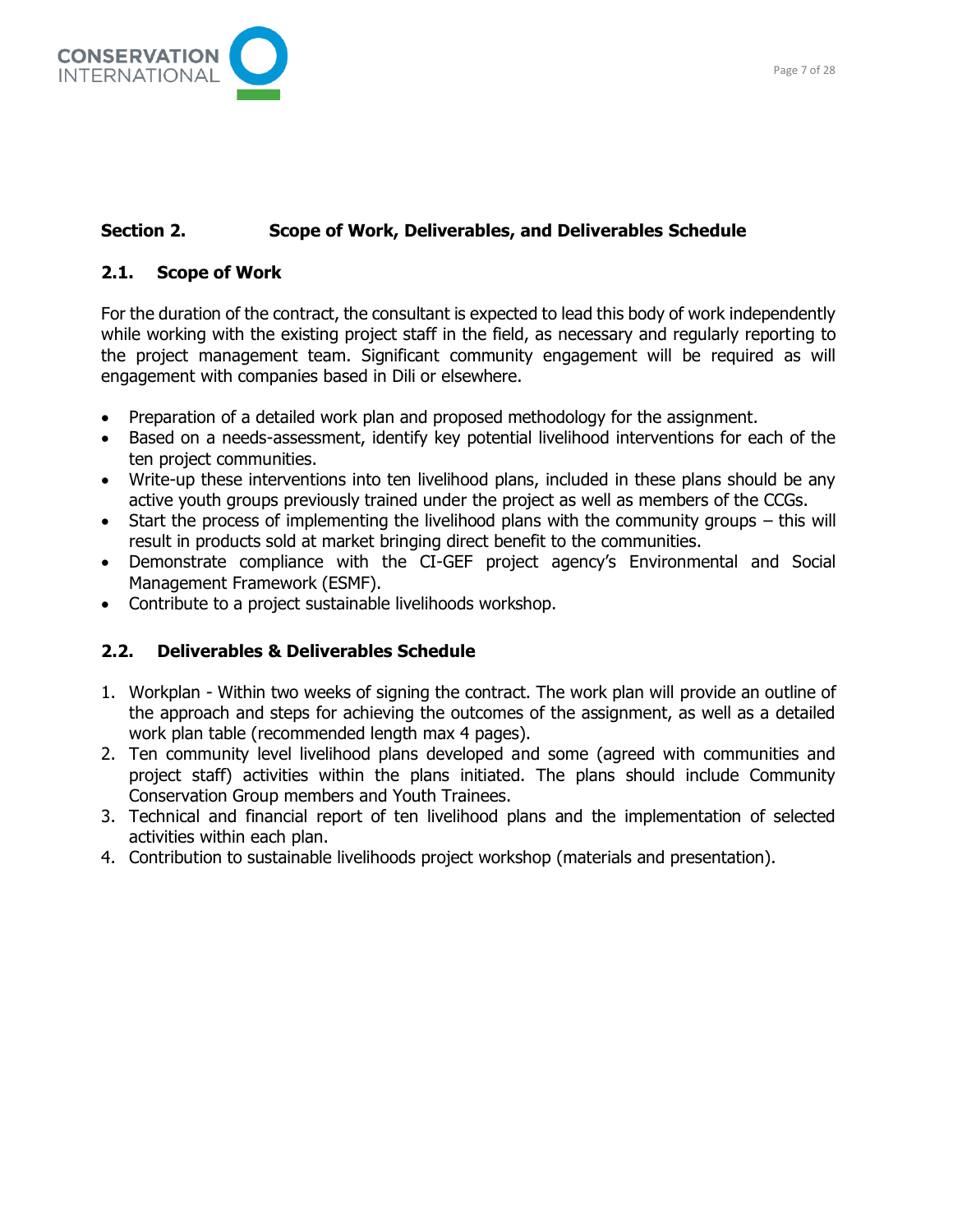

**3.1 CI's Service Agreement Template (including Code of Ethics)**

## **SERVICE AGREEMENT BETWEEN CONSERVATION INTERNATIONAL FOUNDATION AND [ENTER SERVICE PROVIDER NAME]**

## **Service Agreement Number: [ENTER BUSINESS WORLD CMF NUMBER]**

## **Project Title: [ENTER PROJECT TITLE]**

This Services Agreement (the 'Agreement') is made and entered into by and between Conservation International Foundation ('CI'), a nonprofit public benefit corporation organized under the laws of the State of California and **[NAME]**, a **[type legal entity e.g., sole proprietor, partnership, corporation, etc.]** ('Service Provider'). The Agreement comes into effect on the Agreement Start Date, (the 'Effective Date'). Funding in support of this Agreement is made available from the Global Environment Facility ('GEF' or 'Prime Donor') under the terms of separate agreements between CI and the GEF, and between CI and the International Bank for Reconstruction and Development (the 'World Bank') as Trustee of the **[NAME OF FUND]** (the 'GEF Trust Fund'). CI is required under the terms of such agreements to flow down certain funding terms imposed by the GEF to any recipients of such funding; provided, however, that Service Provider understands and agrees that neither the World Bank nor the GEF are parties to this Agreement and have assumed no obligations vis-à-vis the Service Provider. As a GEF Project Agency, CI is accountable to the GEF Council for GEF financed activities and to ensure that such activities are carried out in accordance with CI and GEF policies, criteria and procedures.

1. Services; Project Description. CI hereby engages Service Provider as an independent contractor, on a non-exclusive basis, to perform the activities and provide the deliverables set forth in Appendix 1 (the 'Deliverables' and 'Services'), as may be modified from time to time:

During the Agreement Term (as defined in Section 2) of this Agreement, CI shall have the right to request reasonable changes to the scope of the Services. All changes shall be in writing and signed by authorized representatives of the parties. Service Provider shall receive technical direction from **[CI REPRESENTATIVE'S NAME AND TITLE]** or his/her designee, as authorized in writing.

Service Provider shall be responsible for the professional quality, technical accuracy, timely completion and coordination of all Services and Deliverables rendered (whether sub-contracted or performed directly). Service Provider represents and warrants and shall cause all sub-contractors to represent and warrant (i) that Services will be performed in a professional and workmanlike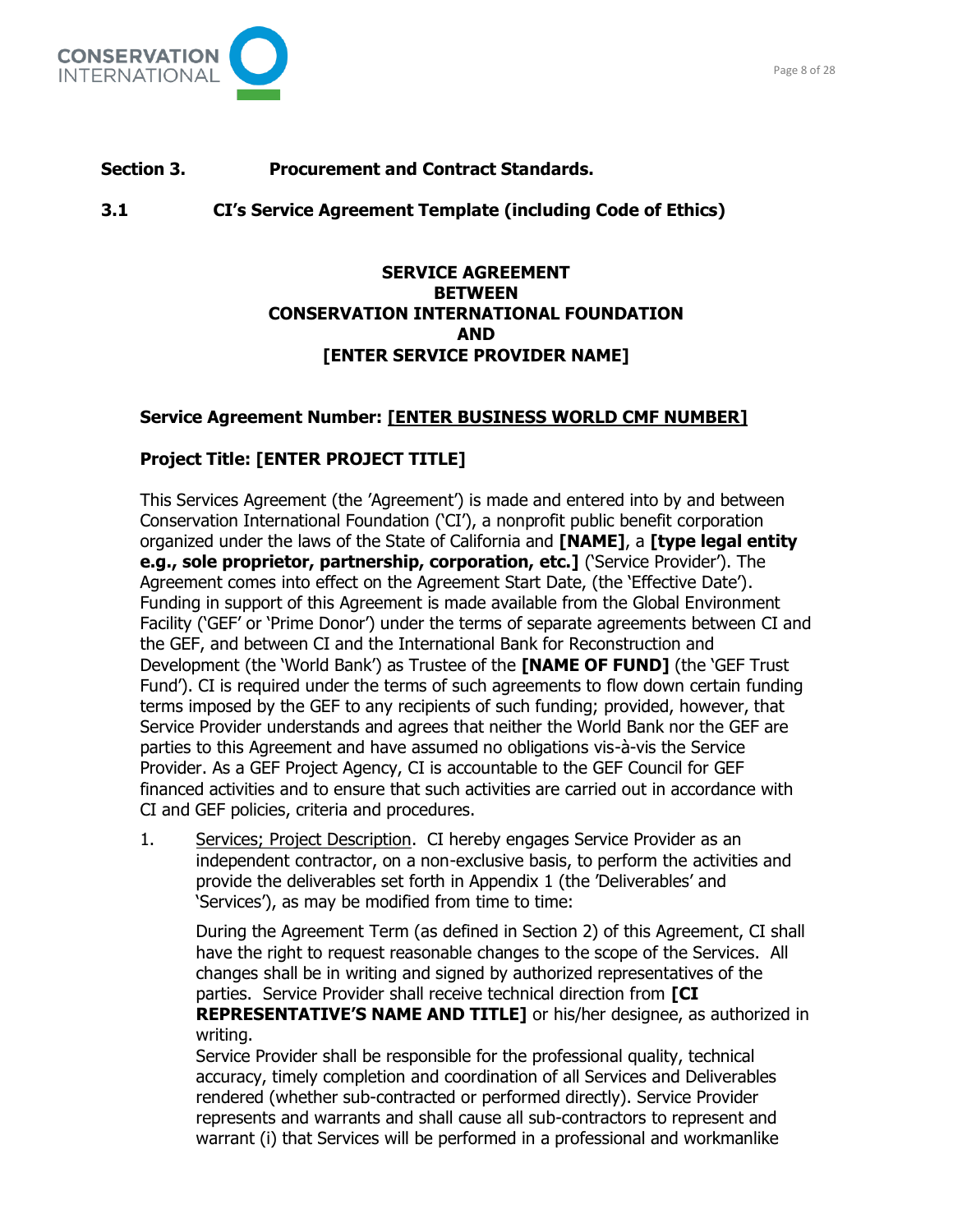

manner in accordance with the highest standards in performing comparable services under similar conditions, (ii) that Service Provider will obtain all applicable and material licenses, approvals and consents to carry out the Services (all of which are to be maintained in full force and effect during the Term, and (iii) that Service Provider (and as applicable, any sub-contractors) will comply with the terms of this agreement, all laws and regulations in the geographies where Services are performed, and such GEF policies and policies and procedures to allow CI to discharge its Project Agency responsibilities vis-avis the GEF in accordance with applicable GEF fiduciary standards (available at [https://www.thegef.org/sites/default/files/council-meeting](https://www.thegef.org/sites/default/files/council-meeting-documents/EN_GEF.C.57.04.Rev_.02_Update_GEF_Minimum_Fiduciary_Standards.pdf)[documents/EN\\_GEF.C.57.04.Rev\\_.02\\_Update\\_GEF\\_Minimum\\_Fiduciary\\_Standard](https://www.thegef.org/sites/default/files/council-meeting-documents/EN_GEF.C.57.04.Rev_.02_Update_GEF_Minimum_Fiduciary_Standards.pdf) [s.pdf\)](https://www.thegef.org/sites/default/files/council-meeting-documents/EN_GEF.C.57.04.Rev_.02_Update_GEF_Minimum_Fiduciary_Standards.pdf) and (iv) that no Services or Deliverables will infringe upon, misappropriate or otherwise violate the known intellectual property of any third party..

- 2. Term. The Agreement Start Date is **[DATE]**. The Agreement End Date is **[DATE]** unless otherwise modified, or the Agreement is terminated in accordance with Section 6. Any extension of the Term requires a written amendment of this Agreement signed by authorized representatives of both Parties.
- 3. Fee for Services. In consideration of Service Provider's performance of the Services during the Term**,** CI shall pay Service Provider the Fee for Services as provided below:
	- a. Fixed Price Contract. A Fee for Services not to exceed \$ which is based on payment against Deliverables as described in Section 4 and outlined in the Deliverables schedule attached as Appendix 1. This Fixed Price Contract excludes withholding tax and/or VAT which shall be payable by Service Provider [
		- i. Expenses**:**  The Fee for Services set forth above is inclusive of all expenses.
	- b. Service Provider shall use its best efforts to minimize the financing of any taxes on goods and services, or the importation, manufacture, procurement or supply thereof. If Service Provider is eligible to apply for refunds on taxes paid, Service Provider shall do so. Any tax savings should be reflected in the Service Fee.
	- c. All activities and expenditures must occur during the Term to be reimbursable.
- 4. Payment Terms.
	- a. Payment shall be made on receipt and acceptance of the Deliverables in accordance with the following schedule:
		- $(1)$  \$ upon completion and CI's acceptance of deliverable No. 1,
		- (2) \$\_\_\_\_ upon completion and CI's acceptance deliverable No. 2,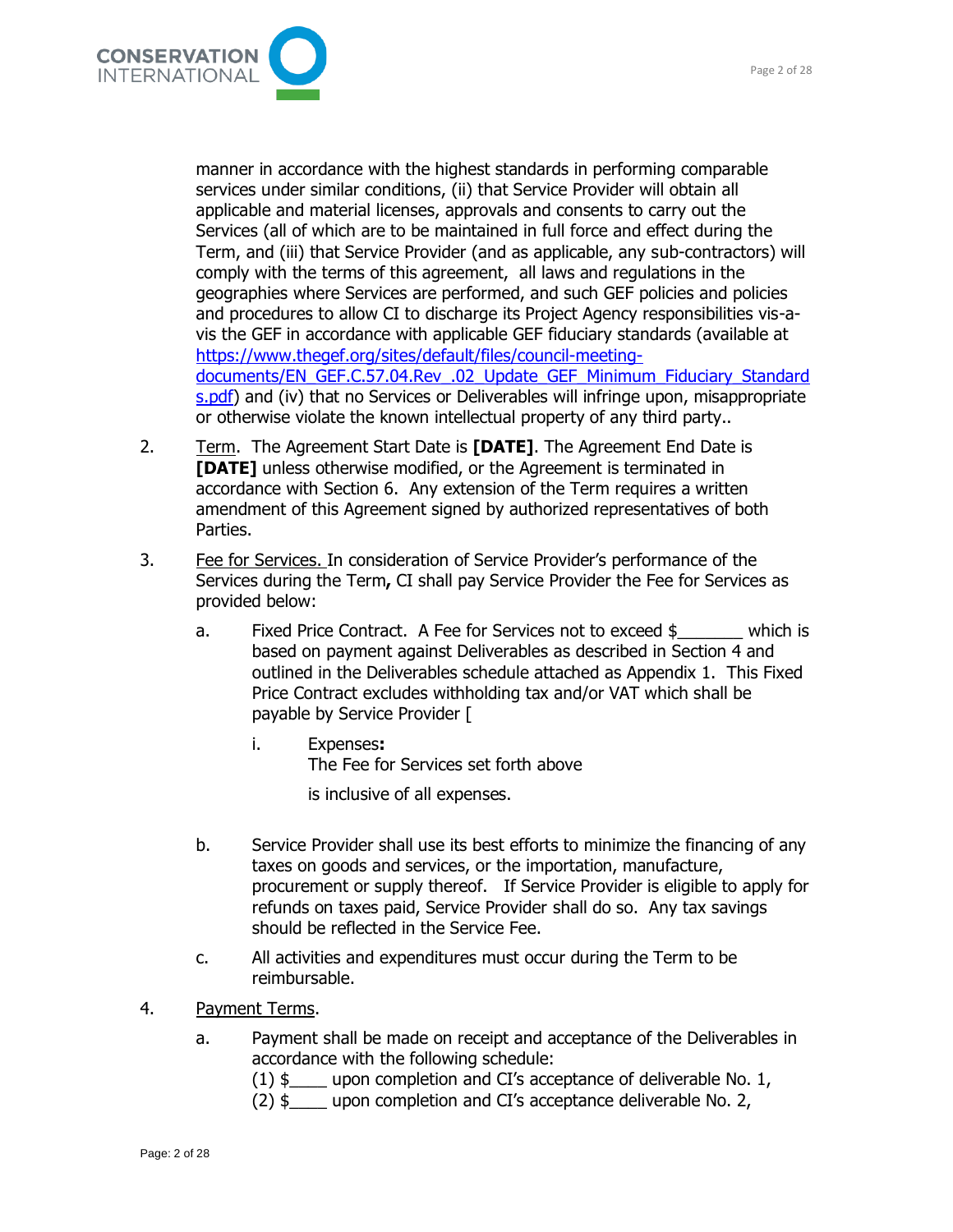

- $(3)$  \$ upon completion and CI's acceptance of final deliverable.
- a. Service Provider shall provide an IRS W-9 form for U.S. entities, or an IRS W-8 form for non-U.S. entities.
- 5. Acceptance of Deliverables; Time is of the Essence.
	- a. Acceptance Criteria. Service Provider is expected to perform the Services and Deliverables in accordance with following acceptance criteria defined in Appendix 1, which may be revised and supplemented from time to time during the Term to accommodate for successful performance of the Services ('Acceptance Criteria').
	- b. Acceptance. In the event that a Deliverable meets CI's Acceptance Criteria, CI shall notify the Service Provider that such Deliverable has been accepted. In the event that a Deliverable does not meet CI's Acceptance Criteria, CI shall advise the Service Provider as to which aspects of the Deliverable require revision. Service Provider shall implement such revisions in accordance with CI's instructions and deliver the revised Deliverable to CI for review within **[INCLUDE APPROPRIATE AMOUNT OF BUSINESS DAYS]** business days following receipt by Service Provider of the revision request. CI may request that this process be repeated as many times as necessary to meet the Acceptance Criteria. Time spent on necessary revisions to meet acceptance criteria may not be charged to CI, unless authorized in writing by CI. CI reserves the right to terminate this Agreement, in accordance with section 6 below, in the event that the Service Provider is unable to meet the Acceptance Criteria within the time period provided by CI or a reasonable period following notice that the deliverable has not met CI's Acceptance Criteria or if CI determines the deliverable is incapable of revision that will result in its acceptance of the deliverable.
	- c. Time is of the Essence. Service Provider shall perform the Services in strict compliance with the Delivery Schedule set forth in Appendix 1. Time is of the essence with respect to all aspects of this Agreement and the subject matter hereof.
- 6. Termination. Either party may terminate this Agreement at any time upon ten (10) days prior written notice. In such event, Service Provider shall provide to CI all Deliverables (including all embodiments thereof) completed or partially completed up to the effective date of termination to CI in a format and medium specified by CI, and CI shall pay a pro-rated fee for all Services provided by the Service Provider in good faith prior to the effective date of termination. Any payment effected by CI in excess of the pro-rated fee due on the effective date of termination shall be returned by the Service Provider immediately upon request by CI. If CI terminates this Agreement due to a material breach by Service Provider or due to the Service Provider's failure to perform any of the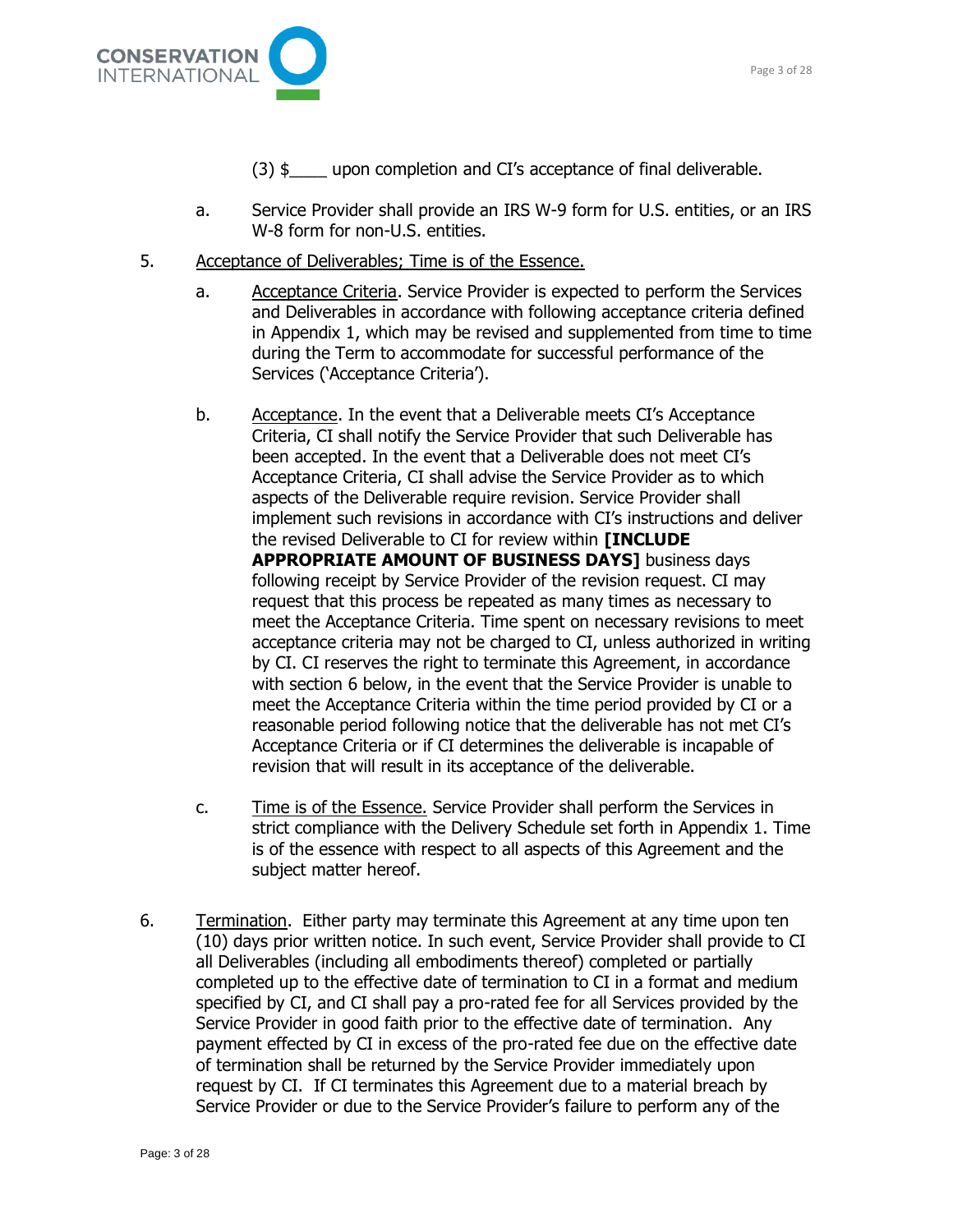

Services to CI's satisfaction, CI may withhold payment for any such unsatisfactory Services until such Services are performed to CI's satisfaction.

7. Indemnification. Service Provider hereby covenants and agrees to indemnify CI and the GEF; and to defend and hold CI and the GEF harmless from and against any and all liabilities, damages, costs and expenses (including reasonable attorney's fees) arising out of or resulting from any claim, action or other proceeding (including any proceeding by any of Service Provider's employees, agents or contractors) related to or arising out of the performance of the Services under this Agreement.

#### 8. Relationship of CI and Service Provider.

a. **[OPTION 1 - IF A COMPANY]** Service Provider is not an employee, agent or assignee of CI or the GEF for any purposes whatsoever. Accordingly, Service Provider shall be solely responsible for all matters relating to the employment of its personnel including, but not limited to, compliance with all applicable workers' compensation, unemployment compensation and social security laws and with all withholding and all other federal, state and local laws and regulations governing such matters. CI shall not provide Service Provider or its employees with any insurance or other benefits including, but not limited to, unemployment, medical, dental, worker's compensation and/or disability insurance.

**[OPTION 2 - IF AN INDIVIDUAL]** Service Provider is performing the Services as an independent contractor of CI and not as an employee, agent or assign of CI or the GEF for any purposes whatsoever including, but not limited to, federal, state, or local taxes, payroll tax or workers' compensation coverage. Accordingly, Service Provider has no right or authority to assume or create any obligation of any kind or to make any representation or warranty, whether expressed or implied, on behalf of CI or to bind CI in any respect. In addition, CI shall not withhold or pay federal, state or local income tax, or payroll tax of any kind on behalf of Service Provider, nor shall CI provide Service Provider with any insurance or other benefits including, but not limited to, unemployment, medical, dental, worker's compensation and/or disability insurance. **Service Provider understands that he/she is responsible to pay, according to law, his/her income and all other applicable taxes.**

- 9. Government Officials and Employees.
	- a. Service Provider hereby certifies that no assistance, payments or anything of value (monetary or non-monetary) shall be made, promised, offered to or accepted by any government employee or official
		- i. in contravention of any U.S. or other applicable law or regulation including, but not limited to, the U.S. Foreign Corrupt Practices Act;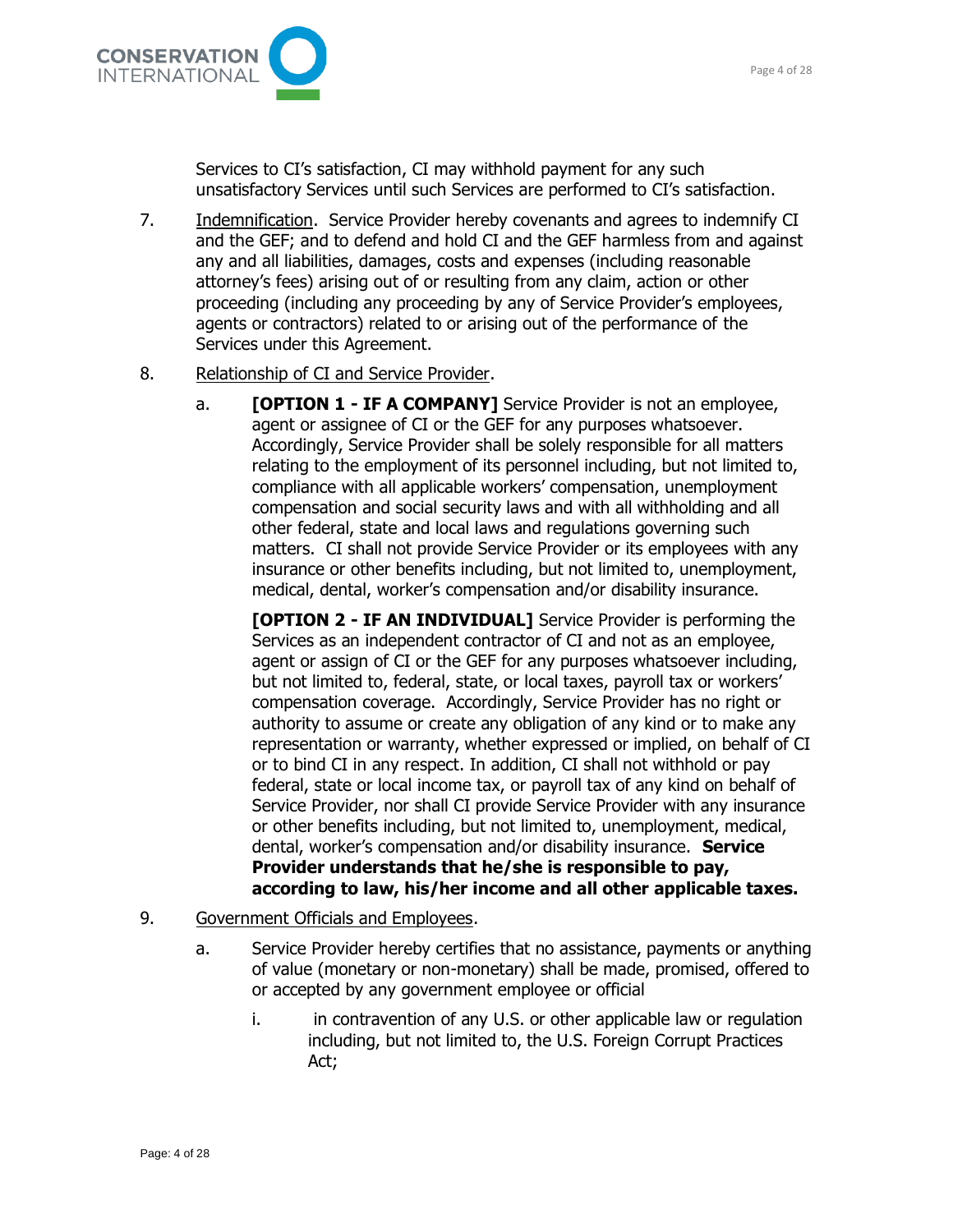

- ii. without the express consent of the government for which the employee or official works; and
- iii. that is not reasonable, bona fide, and directly related to the activities funded under this Agreement. It is Service Provider's responsibility to ensure compliance with this clause, and to maintain and provide at CI's request, documentation demonstrating such compliance.
- b. Service Provider hereby certifies that no payments or other form of assistance shall be made to or accepted by any government employee or official
	- i. to influence any official government act or decision;
	- ii. to induce any government employee or official to do or omit to do any act in violation of his or her lawful duty; or
	- iii. to obtain or retain business for, or direct business to any individual or entity.
- 10. Confidential Matters and Proprietary Information. During the course of this Agreement, either party may acquire confidential information or trade secrets of the other ("Confidential Information"). Each party agrees to keep all such Confidential Information in a secure place, and further agrees not to publish, communicate, divulge, use, or disclose, directly or indirectly, for its own benefit or for the benefit of another, either during or after performance of this Agreement, any of the Confidential Information, except as may be required by law or this Agreement. Upon termination or expiration of this Agreement, each party shall deliver all Confidential Information produced or acquired during the performance of this Agreement and all copies thereof to the other. This obligation of confidence shall not apply with respect to information that is (a) available to the receiving party from third parties on an unrestricted basis; (b) independently developed by the receiving party; or (c) disclosed by the other party to others on an unrestricted basis.
- 11. Intellectual Property

All work product created, prepared, procured, generated or produced by Service Provider under this Agreement and delivered to CI including, but not limited to, raw or processed data, articles, reports, drawings, computer databases, and all other memoranda (collectively, "Works"), shall belong solely and exclusively to CI. All Works shall be deemed "works made for hire" within the meaning of U.S. copyright law, and CI shall be deemed the author of the Works. If for any reason, any Work is not deemed a "work made for hire," or all rights in and to any Work are deemed not to vest in CI, Service Provider hereby irrevocably assigns and transfers any rights it may retain in and to the Works to CI and waives all its rights, title and interest in and to the Works, including moral rights. Upon CI's request and at its expense, Service Provider agrees to cooperate with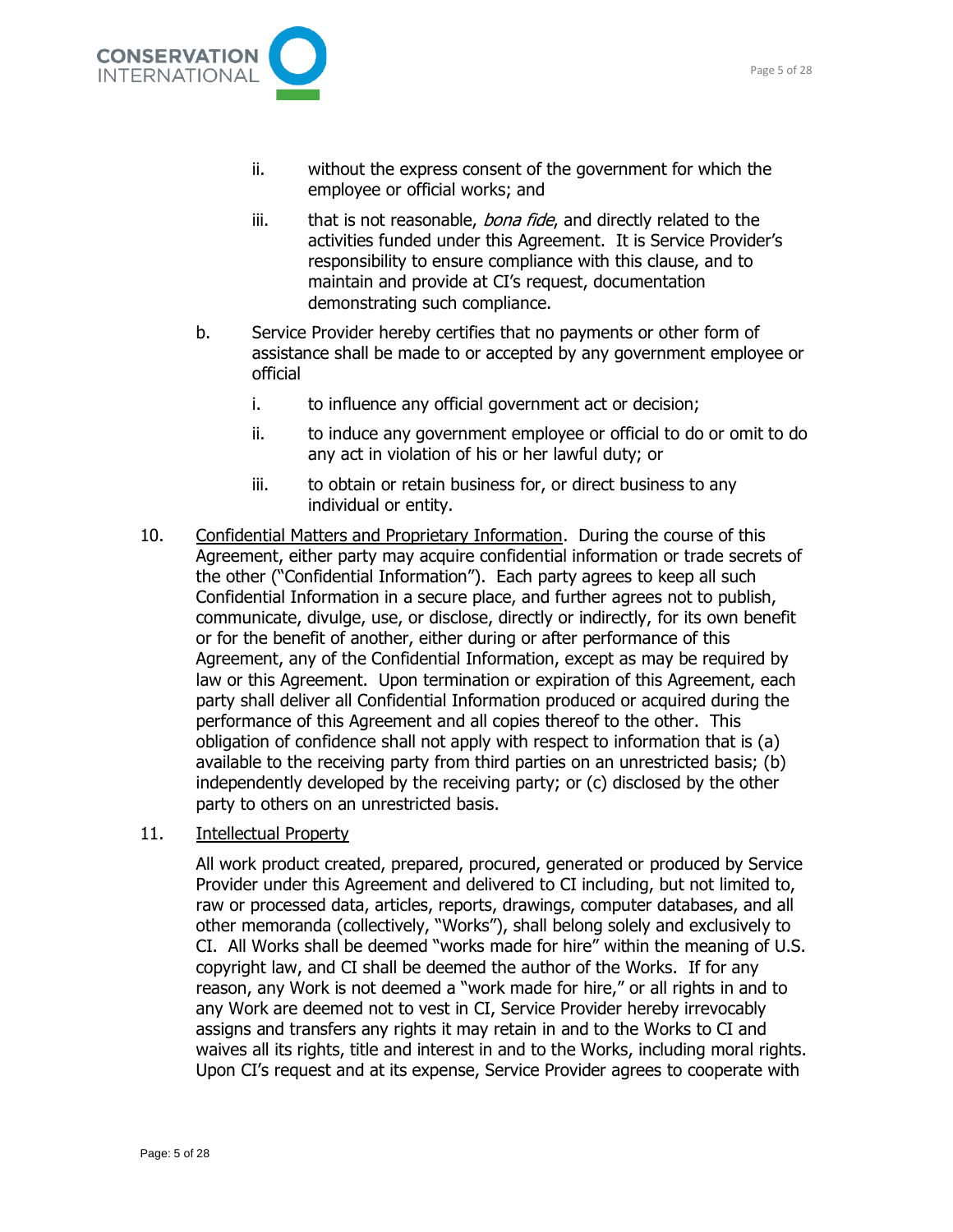

and assist CI in perfecting its rights in and to the Works, including executing appropriate documents.

CI shall have the sole right to copyright the Works, except that Service Provider grants to CI a nonexclusive, irrevocable royalty-free license to reproduce, translate, publish, use and dispose of, and to authorize others to so do, all copyrighted or copyrightable material not first produced or prepared by Service Provider in the performance of this Agreement, but which is incorporated in the Works, provided that such license shall be only to the extent that the Service Provider now has, or prior to completion of the Agreement may acquire, the right to grant such license without becoming liable to pay compensation to others solely because of such grant. To the extent that the Works contain any material to which Service Provider does not have the right to grant such license, Service Provider will assume responsibility for obtaining all necessary rights for use, reproduction, translation, publication and disposition of that material by CI. Service Provider agrees not to make any use of the logo or the name of CI or the GEF, except as expressly authorized in writing. Any approved use of the GEF logo shall be in accordance with the GEF Branding Guide (available at [https://www.thegef.org/sites/default/files/documents/GEFBrand\\_Guidelines\\_EXT](https://www.thegef.org/sites/default/files/documents/GEFBrand_Guidelines_EXT~_0.pdf)  $\sim$  0.pdf).

Service Provider hereby represents and warrants that no Services or Deliverables provided hereunder violate or infringe on any industrial property or intellectual property right or claim of any third party.

12. Safeguards. In accordance with CI's GEF/GCF Environmental and Social Management Framework ('ESMF', available at [https://www.conservation.org/docs/default-source/gcf/ci\\_gef\\_gcf-esmf-version-](https://www.conservation.org/docs/default-source/gcf/ci_gef_gcf-esmf-version-7.pdf?sfvrsn=a788de43_4)[7.pdf?sfvrsn=a788de43\\_4,](https://www.conservation.org/docs/default-source/gcf/ci_gef_gcf-esmf-version-7.pdf?sfvrsn=a788de43_4) the Service Provider hereby represents that in carrying out the Services it will not source natural resource commodities that contribute to significant conversion or degradation of Natural Habitats (as defined in the ESMF). To the extent that any Services hereunder could result in environmental, social and health and safety implications and/or trigger any environmental and social safeguards described in any applicable Project Environmental and Social Management Plan ('ESMP') and other plans and instruments pursuant to the ESMP, Stakeholder Engagement Plan, and Gender Action Plan (collectively, 'Plans pursuant to the ESMF'), the Consultant shall take into account and comply with the requirements of the standards, policies and procedures set out in the CI-GEF ESMF and the applicable Plans pursuant to the ESMF, and provide all information and records reasonably requested by CI with respect to the applicable actions and measures undertaken and as set out in the Plans pursuant to the ESMF.

Service Provider hereby expressly binds itself to include language substantially reflecting the terms of this provision in all sub-contracts issued under this Agreement.

13. Security and Safety. Service Provider agrees that s/he has read, understands and shall comply with any applicable security regulations provided by CI, and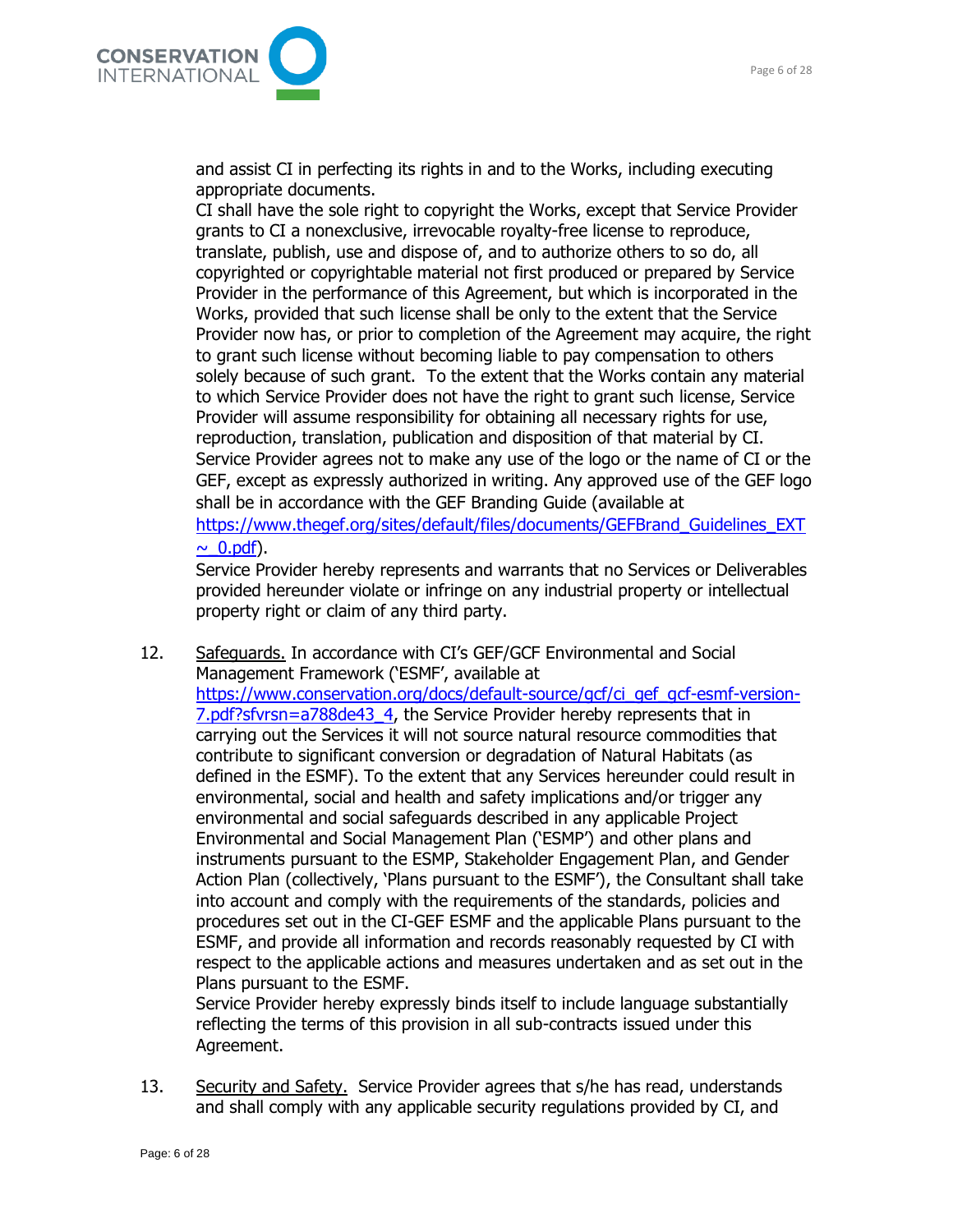

acknowledges that s/he shall be solely responsible for Service Provider's own safety and physical property or equipment during the performance of this Agreement. In addition, by signing the attached Release and Waiver, attached as Appendix 3, the Service Provider agrees to release CI and to waive any claim against CI as more fully outlined in Appendix 3.

- 14. Travel. Service Provider shall be solely responsible for any travel arrangements, travel insurance, and all arrangements for visas, passports or immunizations. Service Provider shall adhere to all applicable international, national or local regulations and advisories governing travel, including safety, health and security measures in effect throughout the Term.
- 15. Choice of Law; Arbitration. This Agreement shall be construed and enforced in accordance with the laws of the District of Columbia, USA, applicable to contracts fully executed and performed therein and without giving effect to its conflict of laws principles. Any controversy or claim arising out of or relating to this Agreement, or the breach thereof, shall be settled by arbitration before a single arbitrator in Washington, DC, under the rules of the American Arbitration Association in effect at the time of commencement of the arbitration, and the parties agree that judgment upon the award rendered by the arbitrator shall be final, binding and may be entered in any court having jurisdiction thereof.
- 16. Compliance with Law and CI Code of Ethics. Service Provider will perform the Services in compliance with (i) the U.S. Foreign Corrupt Practices Act and Office of Foreign Asset Control regulations, as well as (ii) all laws and regulations of the country in which the Services are performed (including, but not limited to, such relating to bribery, corruption, terrorism financing and equal employment opportunity, as well as all the generally accepted standards applicable to such work), as if such aforementioned laws and regulations directly reached the activities of the Service Provider. Further, Service Provider agrees to perform all Services and to conduct all activities related thereto in accordance with CI's Code of Ethics, a copy of which is attached hereto as Appendix 2 and incorporated by reference.

Service Provider hereby expressly binds themselves to include language substantially reflecting the terms of this provision in all sub-contracts issued under this Agreement.

17. Service Provider's Anti-Terrorism Representation and Warranty. Service Provider is hereby notified that U.S. Executive Orders, U.S. and other international law prohibit transactions with, and the provision of resources and support to, individuals and organizations associated with terrorism. Service Provider, therefore, represents and warrants that Service Provider has not provided, and will take all reasonable steps to ensure that Service Provider does not and will not knowingly provide, material support or resources to any individual or entity that commits, attempts to commit, advocates, facilitates, or participates in terrorist acts, or has committed, attempted to commit, facilitate, or participated in terrorist acts, and is compliant with all other applicable provisions of such U.S. Executive Orders and U.S. law.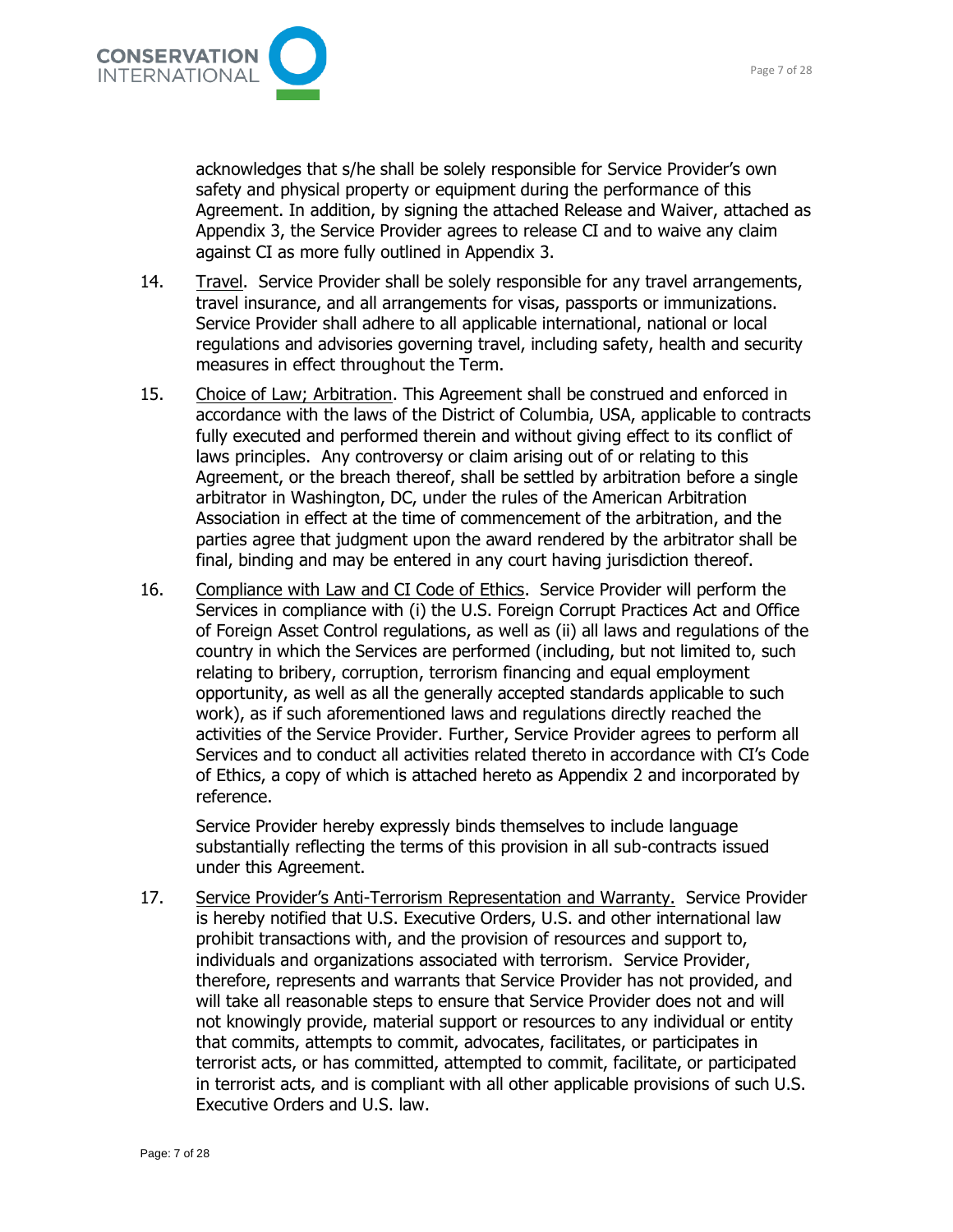

#### 18. Counterparts and Facsimile Signatures**.**

- a. Each party agrees that the other party may rely on a facsimile copy of the signature of a duly authorized signatory and that upon the exchange of such facsimile signatures, electronically or otherwise, this Agreement shall be binding between the parties whether or not hard copies of this Agreement are ever exchanged between them.
- a) This Agreement may be signed in one or more counterparts, each of which shall be deemed an original but all of which together shall constitute one and the same instrument even though all the parties are not signatories to the original or the same counterpart.
- 19. Severability. In the event that any one or more of the provisions contained herein shall, for any reason, be held to be invalid, illegal or unenforceable in any respect, such invalidity, illegality or unenforceability shall not affect any other provisions of this Agreement, but this Agreement shall be construed as if such invalid, illegal or unenforceable provisions had never been contained herein, unless the deletion of such provision or provisions would result in such a material change so as to cause completion of the transactions contemplated herein to be unreasonable.
- 20. No Third-Party Beneficiaries. Except as expressly set forth herein, neither party intends that this Agreement shall benefit or create any right or cause of action in or on behalf of any person or entity other than the Service Provider and CI.
- 21. Non-Assignment. This Agreement shall not be transferred or assigned by Service Provider without prior written consent of CI.
- 22. Grievance Mechanism. Service Provider is responsible for the implementation and monitoring of the Code of Ethics (Appendix 2). Service Provider shall immediately report any allegations or suspicions of violations of Funding Terms and Conditions (including the Code of Ethics) or other Project-related grievances. Grievances will be addressed in accordance with the grievance mechanism described in the Project Environmental and Social Management Framework or CI-GEF's Mechanism for Integrity-Related Grievances, as applicable. Service Provider shall ensure that all of its employees, sub-contractors and sub-grantees are informed of Grantor's grievance mechanism at [www.ci.ethicspoint.com](http://www.ci.ethicspoint.com/) or via phone to a local dial-in number displayed at [www.ciethicspoint.com](http://www.ciethicspoint.com/) ("CI Ethics Hotline"). CI will promptly investigate any grievances submitted to the CI Ethics Hotline. CI will treat complaints as confidential to the extent possible, with the understanding that confidentiality may not be maintained where identification is required by law or to enable CI or law enforcement to conduct an adequate investigation.

Service Provider shall not retaliate against any employee or other person who submit such grievances in good faith. Retaliation is subject to termination of this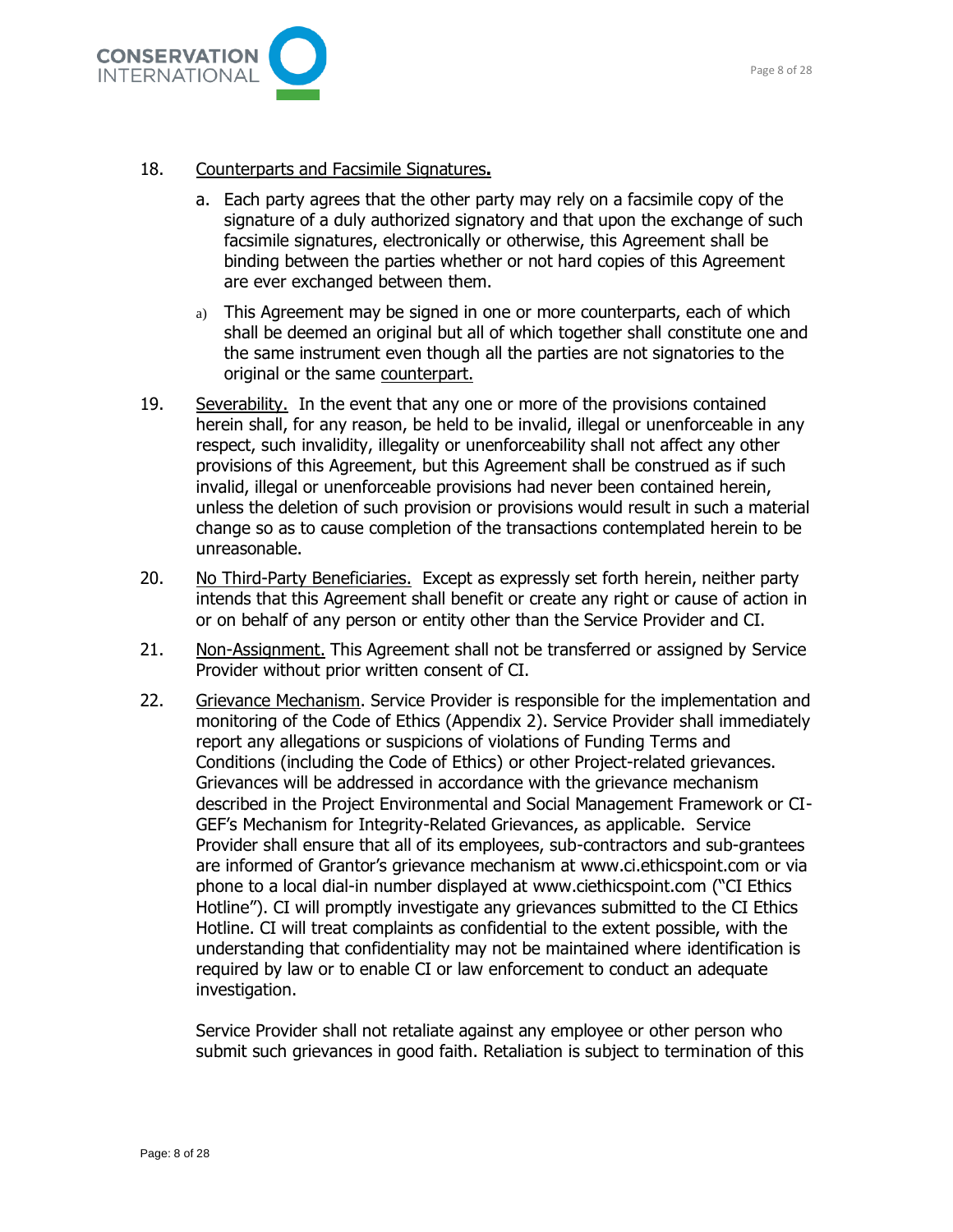

Agreement and other sanctions, including ineligibility of Service Provider to submit future proposals to CI for GEF-related activities. Service Provider hereby expressly binds themselves to include language substantially reflecting the terms of this provision in all sub-contracts issued under this Agreement.

- 23. Audit; Financial Review. The Service Provider shall permit CI or the GEF, or any party designated by CI or the GEF, to inspect performance sites and/or the accounts and records of the Service Provider relating to the performance of this Agreement, and to make such accounts and records available to CI or the GEF for review, or to have them audited by auditors appointed by CI or the GEF, if so requested by CI or the GEF.
- 24. Waiver. Either party may specifically waive any rights under this Agreement by the other party, but no such waiver shall be deemed effective unless in writing, signed by the waiving party, and specifically designating the rights waived. No waiver shall constitute a continuing waiver of similar or other rights.
- 25. Entire Agreement; Amendments. This Agreement supersedes all prior oral or written agreements between the parties and constitutes the entire Agreement between the parties. Unless indicated otherwise herein, this Agreement may not be amended, supplemented, or modified in any respect except by written agreement signed by both parties.
- 26. Notices. Notice under this Agreement shall be deemed to have been sufficiently given either when served personally or when sent by first-class registered mail addressed to the parties at the addresses set forth below. CI shall not be liable for, nor shall Service Provider be liable to perform, services or expenses incurred after the receipt of notice or termination.

If to Service Provider:

**[Click and type Contractor name] [Click and type Contractor Address]**  Phone:

**[Click and type Contractor phone]**  Email:

**"[Click and type Contractor email]"** 

If to CI: Attn: **[Click and type contact person]**  Conservation International Foundation 2011 Crystal Drive, Suite 600 Arlington, VA 22202 Phone: 703-341.2400 Email: **"[Click and type your email]"**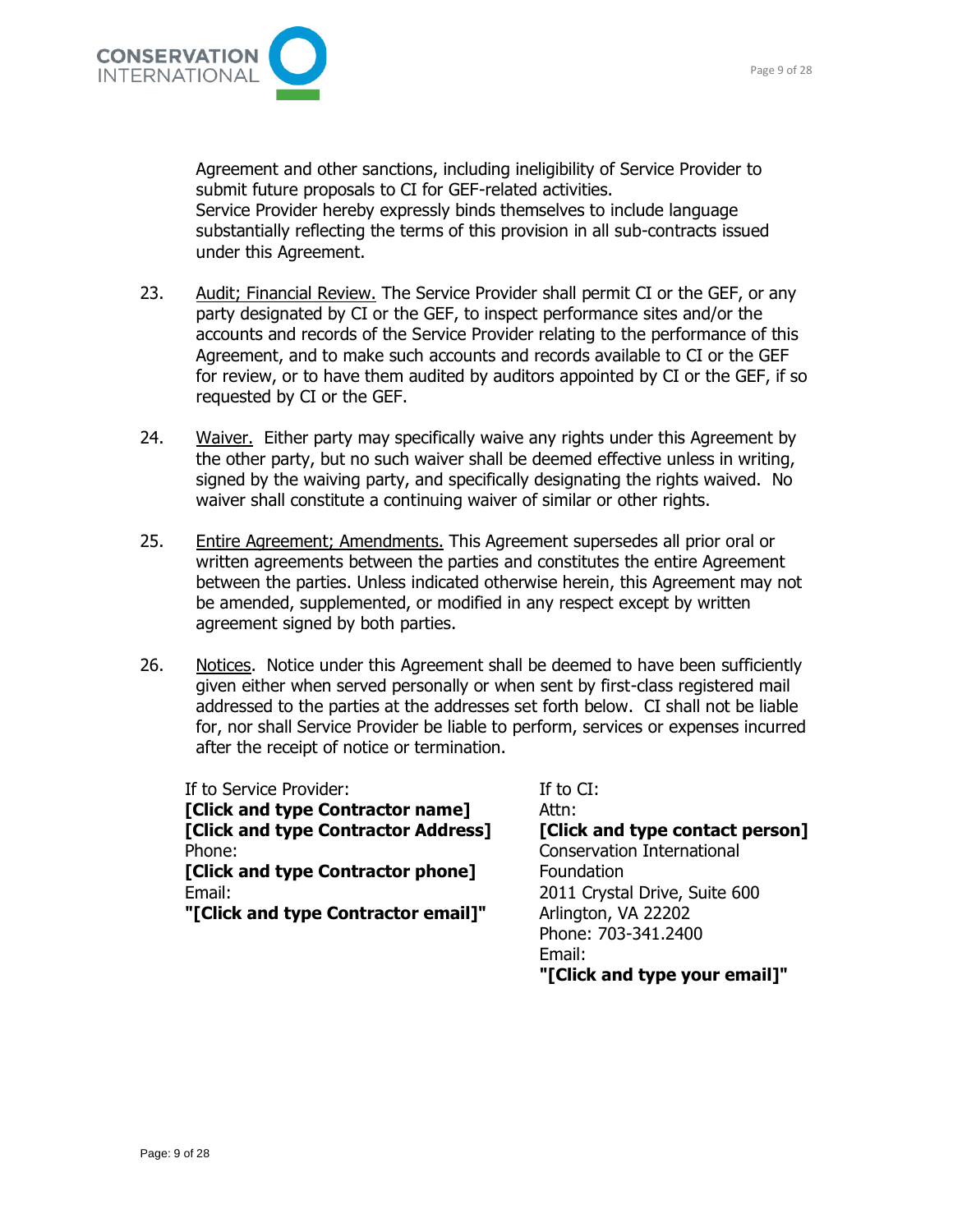

The authorized representatives of the parties hereto have caused this Agreement to be executed as of the date first written above.

**[CLICK AND TYPE CONTRACTOR NAME]** Conservation International Foundation

**\_\_\_\_\_\_\_\_\_\_\_\_\_\_\_\_\_\_\_\_\_\_\_\_\_\_\_\_\_\_\_\_\_\_**

**[Click here and type Title] [Name of CI representative]**

**[Title] \_\_\_\_\_\_\_\_\_\_\_\_\_\_\_\_\_\_\_\_\_\_\_\_\_\_\_\_\_\_**

**[SVPs/+ or those designees holding a formal Power of Attorney with signature delegation]**

**\_\_\_\_\_\_\_\_\_\_\_\_\_\_\_\_\_\_\_\_\_\_\_\_\_\_\_\_\_\_**

**Appendix 1:** Delivery Schedule **Appendix 2:** CI Code of Ethics **Appendix 3**: Release, Waiver of Liability, and Consent to Medical Treatment **[If Applicable] Appendix 4: [GOVT AGENCY]** No-Objection Letter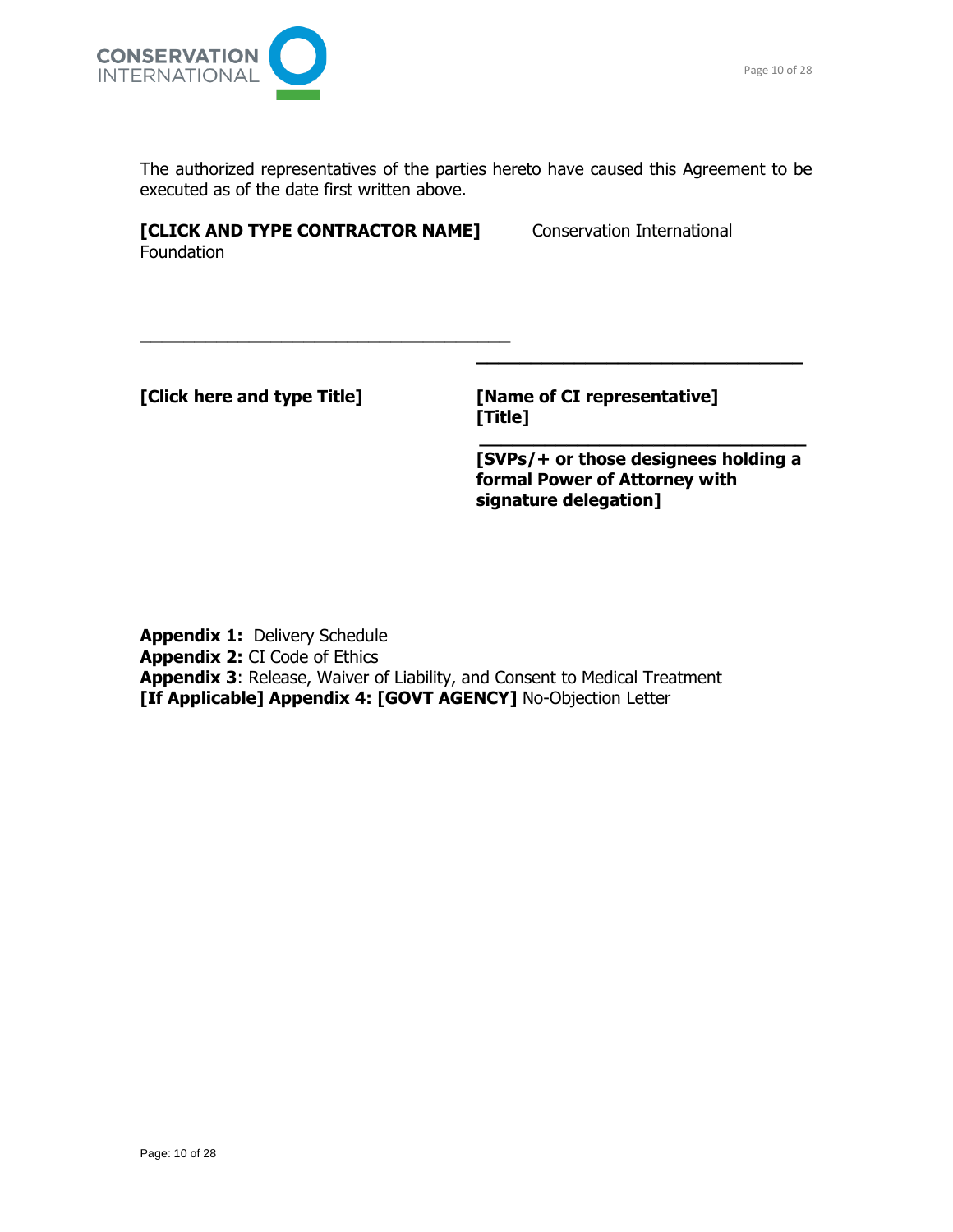

#### **APPENDIX 1: DELIVERY SCHEDULE**

## **DELIVERY SCHEDULE**

| # | <b>Delive</b><br>rable | <b>Activ</b><br>ities | <b>Acceptance Criteria</b> | <b>Due Date</b> | <b>Payment Amount</b><br>[USD] |
|---|------------------------|-----------------------|----------------------------|-----------------|--------------------------------|
|   |                        |                       |                            |                 |                                |
| 2 |                        |                       |                            |                 |                                |
| 3 |                        |                       |                            |                 |                                |
| 4 |                        |                       |                            |                 |                                |

## **TERMS OF REFERENCE**

#### **Location: Timor-Leste**

**Electronic Submission:** [timor-leste@conservation.org](mailto:timor-leste@conservation.org)

## **Contract Period: 07 months**

#### **Background**

The project is designed to support the Government of Timor-Leste in establishing a functional Protected Area (PA) system. Situated within the Wallacea Biodiversity Hotspot, Timor-Leste hosts several globally significant ecosystems and endemic species. As a Small Island Developing State (SIDS) and having least developed country (LDC) status, with 70% of the population living in rural areas, local communities are heavily reliant on ecosystem goods and services. Land degradation and deforestation from overexploitation of natural resources have had detrimental ecological impacts and adverse socioeconomic consequences, including decreased productivity of agricultural systems. These impacts are intrinsically linked to poverty. Rural farmers cannot afford to increase the productivity of low fertility soils, and erosion on sloped areas exacerbates the problem and leads to adverse downstream impacts, including silting up of waterways and damage to the already weak road infrastructure. The resultant losses in crop and livestock production perpetuate reduced incomes and welfare of rural communities.

The consultancy will support the project by developing a range of livelihood interventions and links to market for ten communities engaged with the project. It is important that the development of the livelihood interventions are participatory with community stakeholders taking a de facto role in the decision-making processes and the development of the interventions. It is also essential that the interventions demonstrate gender equity by providing livelihood solutions that support underrepresented men or women. Each community will be treated as a standalone case and so it is expected that ten livelihood plans will be developed and initiated.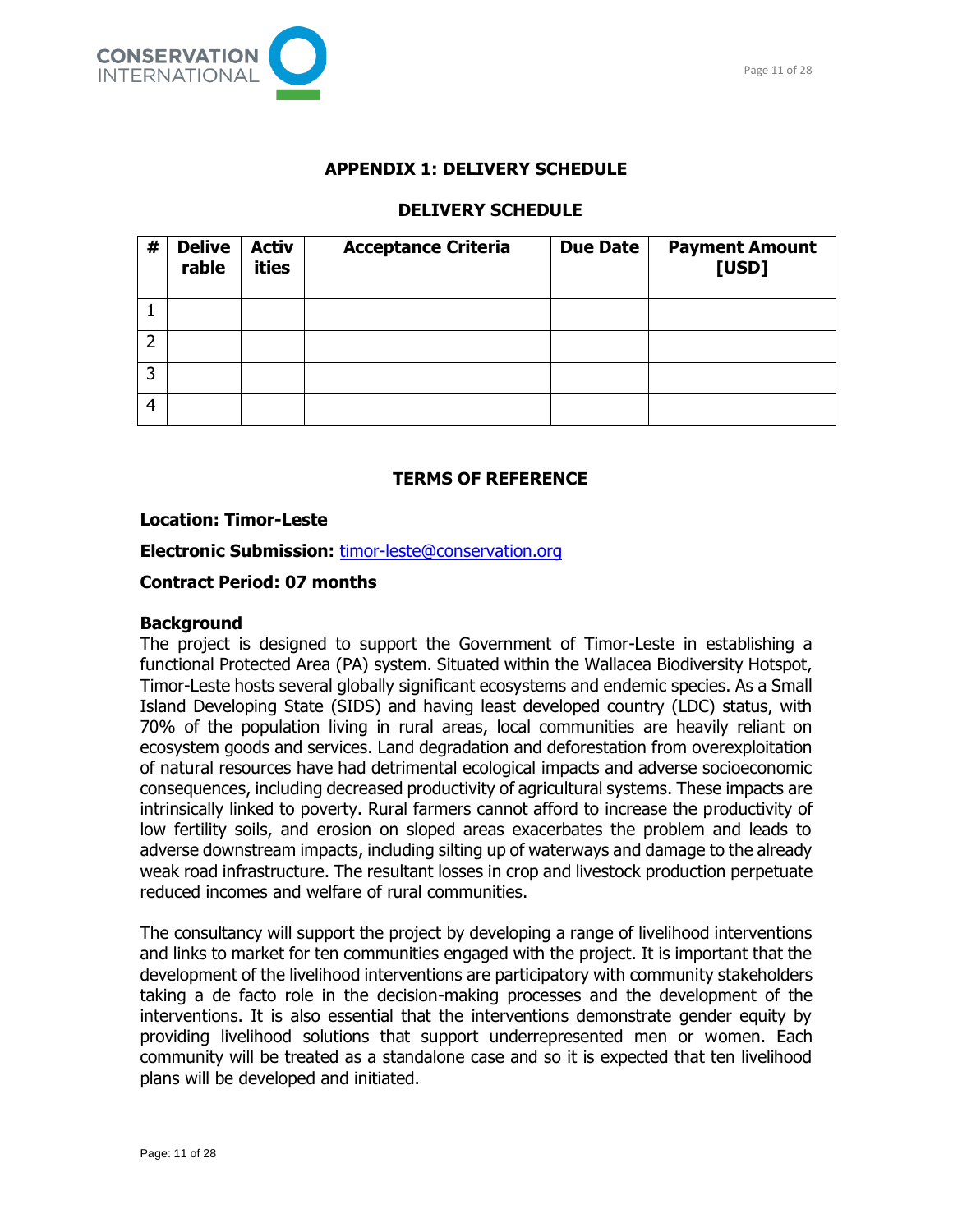

#### **Consultancy scope of work and activities:**

For the duration of the contract, the consultant is expected to lead this body of work independently while working with the existing project staff in the field, as necessary and regularly reporting to the project management team. Significant community engagement will be required as will engagement with companies based in Dili or elsewhere.

- Preparation of a detailed work plan and proposed methodology for the assignment.
- Based on a needs-assessment, identify key potential livelihood interventions for each of the ten project communities.
- Write-up these interventions into ten livelihood plans, included in these plans should be any active youth groups previously trained under the project as well as members of the CCGs.
- Start the process of implementing the livelihood plans with the community groups this will result in products sold at market bringing direct benefit to the communities.
- Demonstrate compliance with the CI-GEF project agency's Environmental and Social Management Framework (ESMF).
- Contribute to a project sustainable livelihoods workshop.

#### **Deliverables:**

- 5. Workplan Within two weeks of signing the contract. The work plan will provide an outline of the approach and steps for achieving the outcomes of the assignment, as well as a detailed work plan table (recommended length max 4 pages).
- 6. Ten community level livelihood plans developed and some (agreed with communities and project staff) activities within the plans initiated. The plans should include Community Conservation Group members and Youth Trainees.
- 7. Technical and financial report of ten livelihood plans and the implementation of selected activities within each plan.
- 8. Contribution to sustainable livelihoods project workshop (materials and presentation).

#### **Period of Performance**

It is expected this consultancy will be completed during October 2021 and May 2022. However, final work schedule and timeline will be developed by the consultant in the inception period.

#### **Budget**

This is a competitive bid, applicants should state the budget in the application, this should include consultant labor costs, travel, accommodation, meals, and other direct costs (e.g., telephone, photocopying).

#### **Contract Type**

The contract will be a fixed-price contract for this work. Per the consultant's proposal and subsequent negotiations, the contract will include a set of fixed payments based on submission of the Deliverables.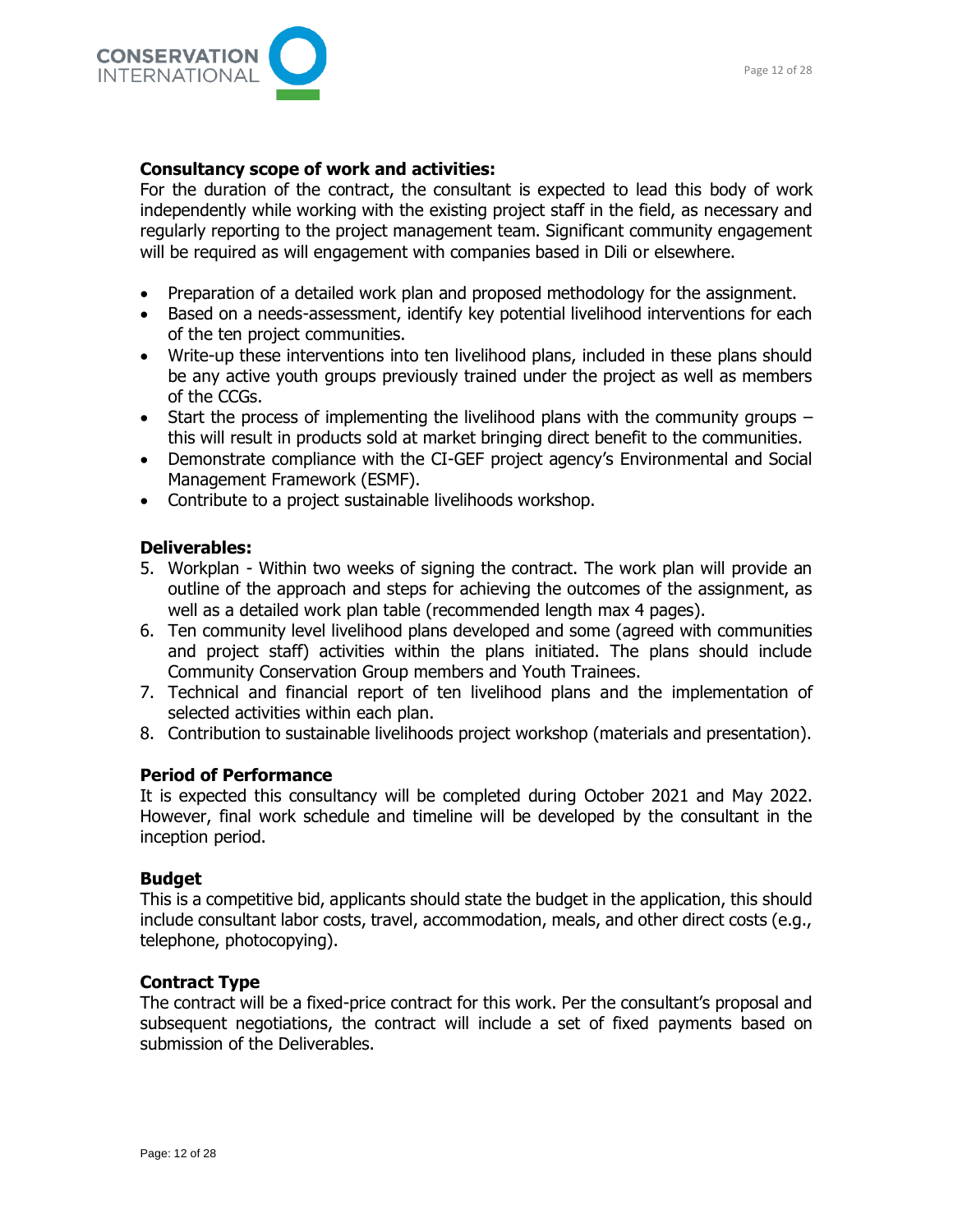

### **Minimum Qualifications/Experience of Consultant**

The consultant will be conversant on sustainable livelihood issues with expertise in establishing successful rural livelihood programs in Timor-Leste. The successful applicant will be fluent in Tetun with good English language skills.

- A post-graduate degree or relevant experience in environmental resource management, business, or other related fields.
- Demonstrated relevant experience (minimum 10 years) developing rural livelihood approaches.
- Substantive experience related to issues of sustainable production.
- Demonstrated experience of linking rural initiatives to private sector markets in Timor-Leste, such as with supermarkets or other platforms.
- Fluent in Tetun and proficient in English languages Proficient written English is required, any translation and report editing will be the responsibility of the consultant.

#### **Location of Work**

The consultant will be based in Timor-Leste and is expected to detail the number of field visits in the application. Desk space is available in the CI TL office in Dili.

**Right of award:** The Project partners may reject any or all bids that are not responsive to the Key Tasks.

**Language:** Proposals must be submitted in English.

**Validity:** Proposals must be valid from submission date through to date of contract close.

**Currency:** Proposals should be budgeted in United States Dollars. Payment will be made in United States dollars.

**Cover and signature:** Applicants should submit their proposals with a cover letter signed by the applicant(s).

**Resumes:** Proposals should include the resume (CV) of the individual(s) and include links to examples of any published works.

#### **Instructions for Preparation of Budget (Cost Proposal)**

- 1. **Maximum**: This is a competitive bid so there is no given maximum budget, applicants are advised to budget their costs accurately and at competitive rates.
- 2. **Format:** budgets must be submitted in **Microsoft Excel** and explicitly show all units (e.g., labour days), unit costs (e.g., loaded daily rates), and total costs. Excel files should be "unlocked" and show all calculations.
- 3. **Tax obligation:** CI-TL is legally obliged to withhold 10% of the total budget amount to meet the requirements of the national tax authority. This amount will then be paid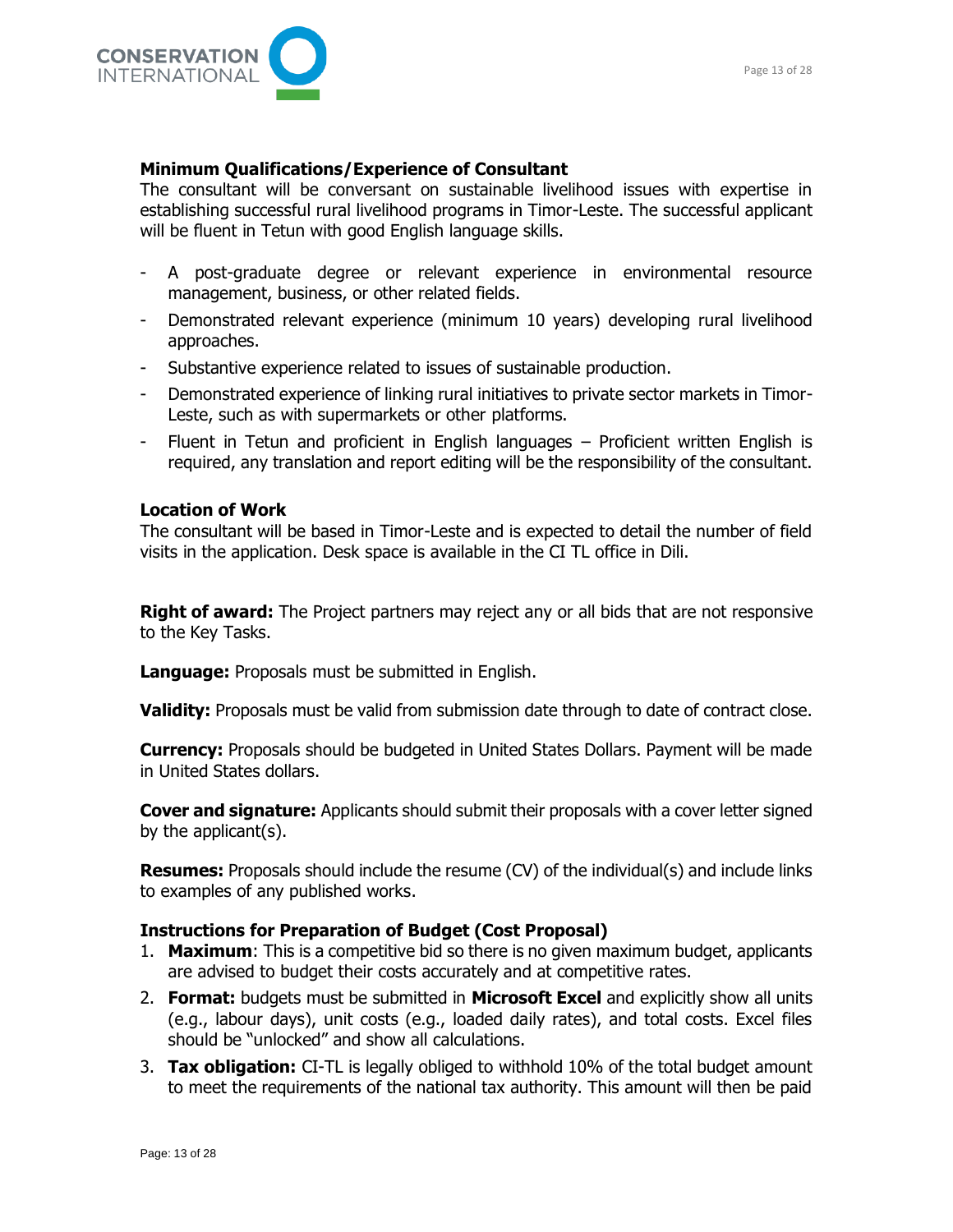

by CI-TL to the local tax authority. CI-TL can provide receipt of this tax payment to the consultant as requested.

4. **Included costs:** budgets should include lines for:

3.1. **Labour,** by individual expert, in person-days, multiplied by either a base daily pay (in US dollars) or a "loaded" daily pay (e.g., inclusive of fringe benefits, other indirect costs, or fee). Proposed daily rates must be in accordance with the qualifications represented in the resumes of the named individuals.

3.2. **Other direct costs,** including costs for items like telephone, internet, photocopying, small office supplies, etc. (if required).

3.3 **Travel and Accommodation** can be lumped summed but must be included.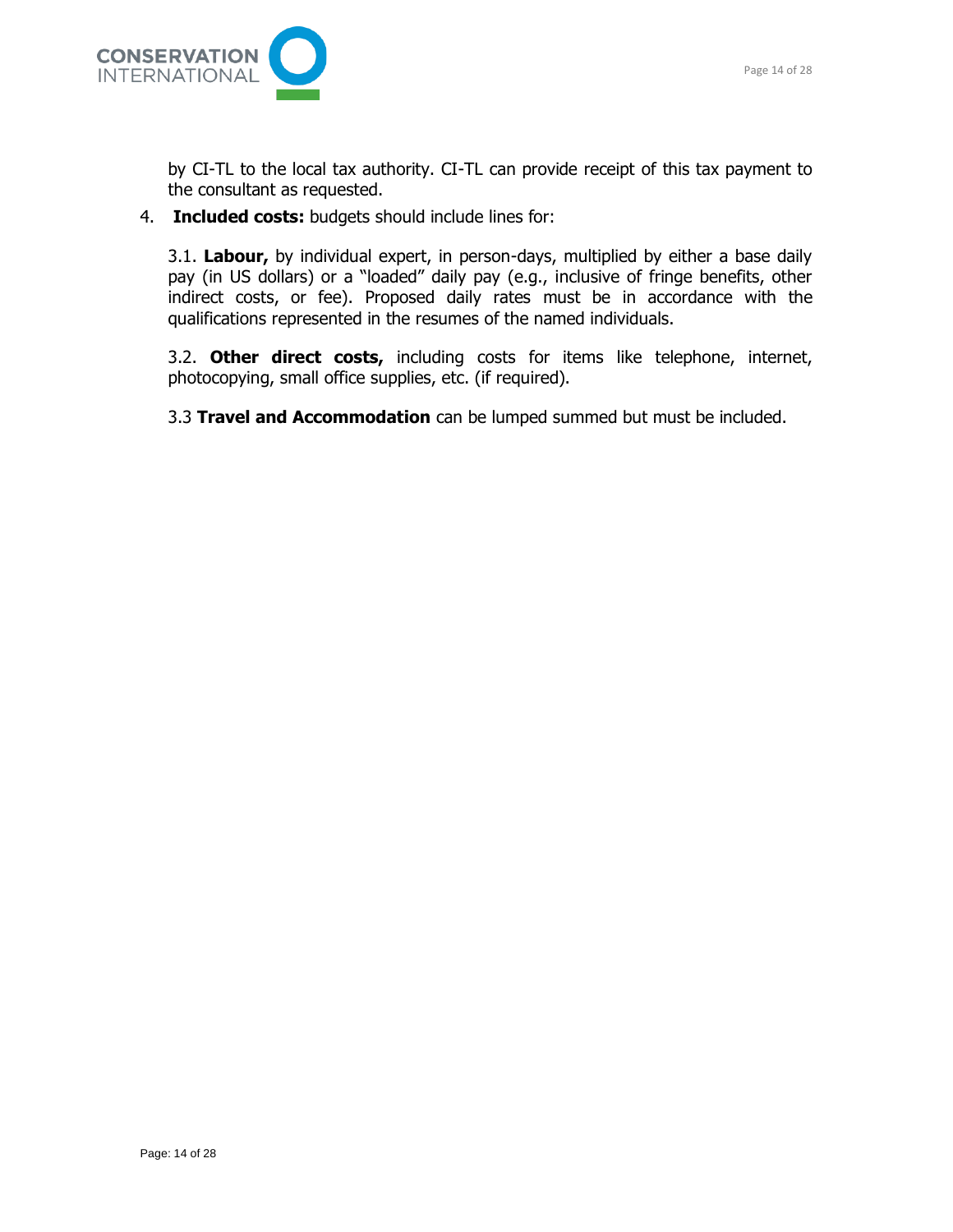

## **APPENDIX 2: ETHICS STANDARDS**

Conservation International's reputation derives from our commitment to our core values: Integrity, Respect, Courage, Optimism, and Passion and Teamwork. CI's Code of Ethics (the "Code") provides guidance to CI employees, service providers, experts, interns, and volunteers in living CI's core values, and outlines minimum standards for ethical conduct to which all parties must adhere.

## **Any violations of the Code of Ethics should be reported to CI via its Ethics Hotline at [www.ci.ethicspoint.com.](http://www.ci.ethicspoint.com/)**

CI relies on the personal integrity, good judgment and common sense of all third parties acting on behalf, or providing services to the organization, to deal with issues not expressly addressed by the Code or as noted below.

Integrity:

- Act in good faith, responsibly, with due care, competence and diligence and maintain the highest professional standards at all times.
- Comply with all contractual terms as well as all applicable laws, rules and regulations, domestic and international, in every country where Services are carried out.
- Provide true representation of all Services performed.
- Never engage in any of the following acts: falsification of business document or receipts, theft, embezzlement, diversion of funds, bribery, or fraud.

Transparency:

- Avoid conflicts of interest and not allow independent judgment to be compromised.
- Not accept gifts or favors from sub-contractors, suppliers or other 3rd parties that would negatively impact the provision of Services to CI.

Accountability:

- Disclose to CI, at the earliest opportunity, any information you have or become aware of, that may result in a real or perceived conflict of interest or impropriety.
- Implement activities, provide Services and manage staff and operations in a professionally sound manner, with knowledge and wisdom, and with a goal of a successful outcome per the terms of this Agreement.

Confidentiality:

- Not disclose confidential or sensitive information obtained during the course of your work with CI.
- Protect confidential relationships between CI and other 3rd parties.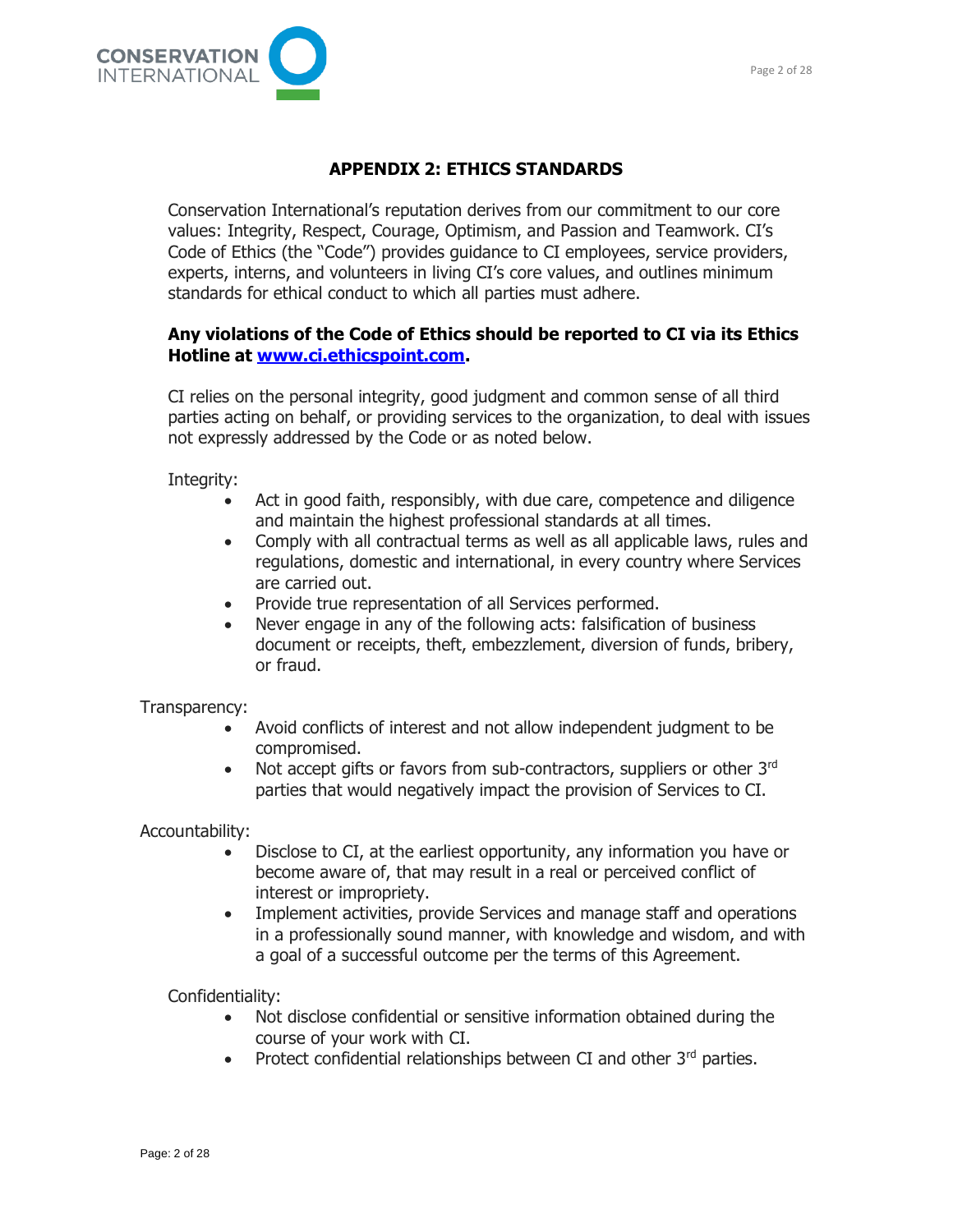

Mutual Respect and Collaboration:

• Engage with indigenous peoples and local communities in which CI works in a positive and constructive manner that respects the culture, laws, and practices of those communities, with due regard for the right of free, prior and informed consent.

## **I hereby acknowledge receipt of CI's Code of Ethics and certify agreement and compliance therewith.**

FOR SERVICE PROVIDER:

By: \_\_\_\_\_\_\_\_\_\_\_\_\_\_\_\_\_\_\_\_\_\_\_\_\_

Title: \_\_\_\_\_\_\_\_\_\_\_\_\_\_\_\_\_\_\_\_\_\_\_\_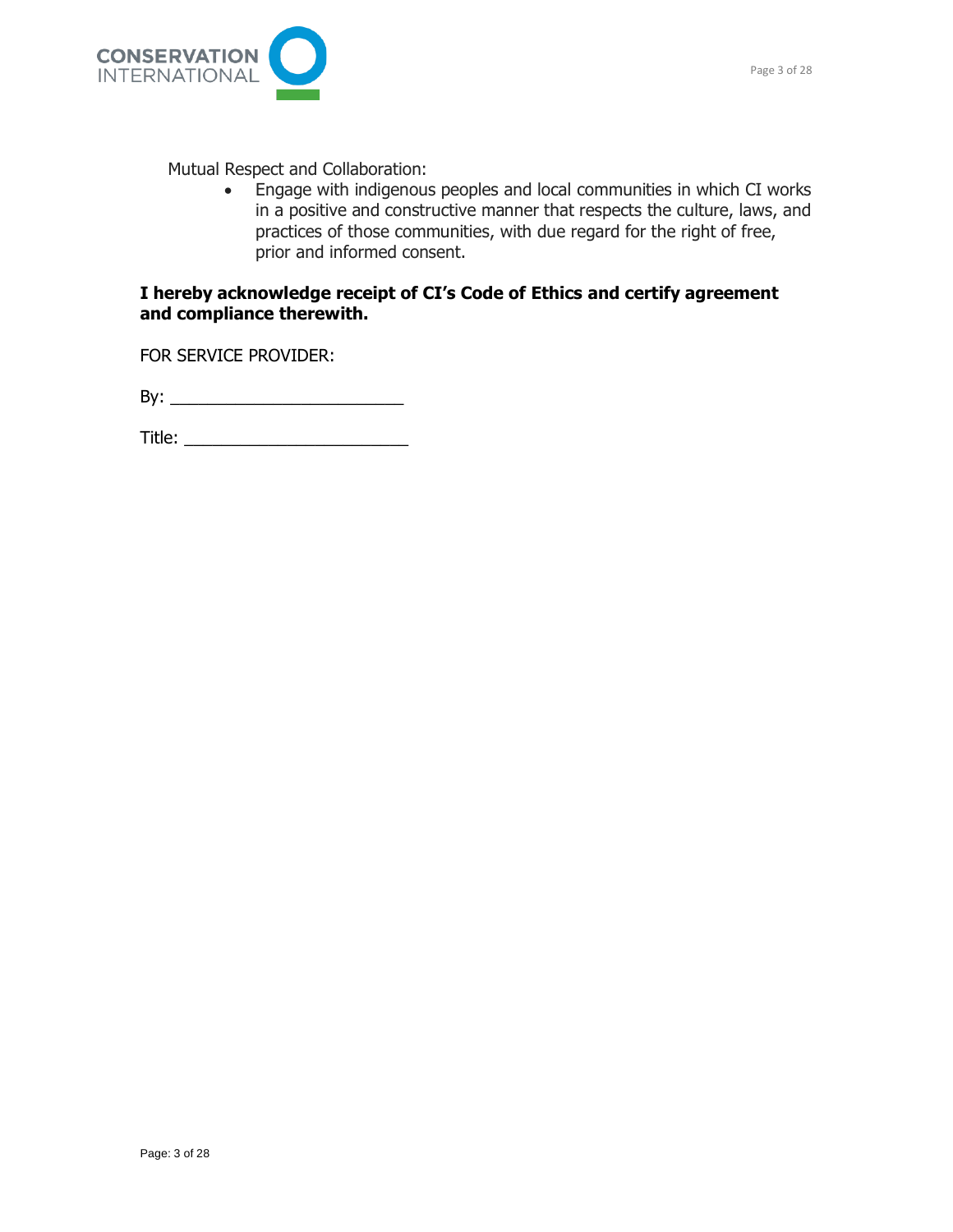

#### **GEF**

## **APPENDIX 3 RELEASE, WAIVER OF LIABILITY AND CONSENT TO MEDICAL TREATMENT**

**Coronavirus, COVID-19 Warning & Disclaimer**

Coronavirus, COVID-19 are **extremely contagious** viruses that spread easily through person-to-person contact. Authorities recommend social distancing, face coverings and hand sanitation as a means to prevent the spread of the virus. **Coronavirus, COVID-19 can lead to severe illness, personal injury, permanent disability, and death.**

**Participating in Conservation International programs or accessing Conservation International facilities could increase the risk of contracting Coronavirus, COVID-19.** Conservation International in no way warrants that Coronavirus, COVID-19 infection will not occur through participation in Conservation International programs or accessing Conservation International facilities.

**CDC and other governmental guidelines are continually being updated regarding individuals who may be more susceptible to contracting viruses or who may suffer more severe consequences as a result of having a virus. I understand that I and/or other members of my family may have underlying conditions that place us at a higher risk of serious consequences from contracting virus and I willingly consent and agree to participate with full knowledge and understanding of this increased risk.**

Initial \_\_\_\_\_\_

I, **[full name]\_**\_\_\_\_\_\_\_\_\_\_\_\_\_\_\_\_\_\_\_\_\_\_\_\_\_\_\_\_\_\_\_\_\_\_\_\_\_\_\_, have voluntarily agreed to participate in **[program name, destination, trip dates],** which may include training courses, workshops, field trips, day trips, field work, or any other activities associated with Conservation International Foundation's (CI) projects, activities, or programs (the "Program").

- 1. I understand and acknowledge that I am not an agent or employee of CI, that I have no authority to bind CI, or make representations on CI's behalf. I voluntarily agree to enter into this Release, Waiver of Liability and Consent to Medical Treatment to govern the terms of my participation in the Program.
- 2. I understand and acknowledge and accept that my participation in the Program may involve risks and dangers that could result in damage to or loss of personal property, personal injury or loss of life. These risks include, but are not limited to, travel to, within and from rustic and/or remote areas, under rugged conditions, by plane, helicopter, truck, bus, passenger vehicle, boat and other modes of transportation; a lack of adequate or immediately available medical care; forces of nature, unpredictable weather, dangerous

wildlife; unstable political conditions and armed conflicts; unsanitary conditions; disease; scuba diving; tree climbing; and dangers that no amount of care, caution or experience can eliminate.

3. Having read and understood the terms of this Release and Waiver of Liability and in consideration of my participation in the Program I for myself, my spouse, family, heirs, executors, administrators, and legal representatives HEREBY UNCONDITIONALLY AND FULLY RELEASE, WAIVE AND FOREVER DISCHARGE Conservation International Foundation, its officers, directors, agents, affiliates, employees, and members (collectively, "Releasees"), from any and every claim, liability, suit, debt, controversy, or dispute (including attorneys' fees and costs), of whatever kind or nature, either in law or in equity, related to, resulting directly or indirectly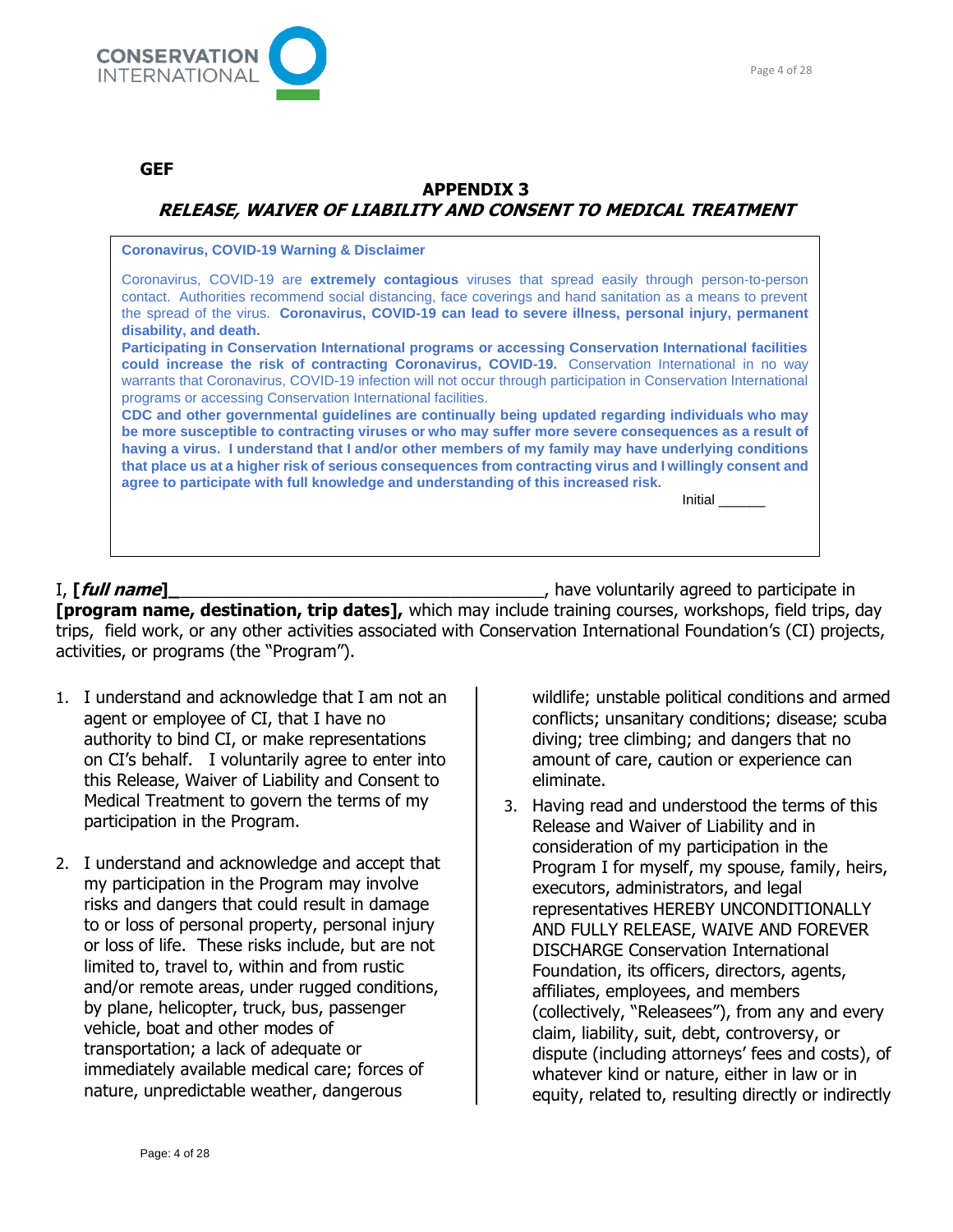from, or in any way connected with my participation in the Program, whether due to the fault or negligence of Releasees, circumstances beyond Releasees' control, or otherwise. I understand and agree that Releasees have not expressly or impliedly assumed any duty or obligation toward me or associated with my participation in the Program.

- 4. I EXPRESSLY AND VOLUNTARILY ASSUME ALL RISK growing out of, incidental to, related to, resulting directly or indirectly from, or in any way connected with my participation in the Program whether due to the fault or negligence of Releasees, circumstances beyond Releasees' control, or otherwise, and including, but not limited to, my own activities before, during, and/or after the Program that are not part of the.
- 5. I further release Releasees and all other officials or professional personnel from any claim, liability, suit, debt, controversy, or dispute (including attorneys' fees and costs), of whatever kind or nature, either in law or in equity, on account of first aid, medical treatment or other health-related services rendered to me during my participation in the Program, and I shall assume full responsibility for payment of any such aid, medical treatment or other services so rendered.
- 6. I agree to indemnify Releasees from any loss, liability, damage or cost, including attorneys' fees and costs, they may incur growing out of, incidental to, related to, resulting directly or indirectly from, or in any way connected with my participation in the Program.
- 7. I understand and agree that, except as otherwise agreed to by CI in writing, the Releasees do not provide, carry, or maintain medical insurance and insurance coverage for claims related to bodily injury, loss of life, property damage, and/or economic damage to cover my participation in the Program. I am expected and encouraged to obtain my own health, medical, travel, disability, or other

insurance coverage to insure against the risks and dangers assumed by me.

- 8. This Release and Waiver of Liability contains the entire agreement between the parties regarding the subjects referenced herein; all prior oral and written communications regarding the subjects referenced in this Release and Waiver of Liability are merged herein.
- 9. This Release and Waiver of Liability may not be modified or changed orally, but only by an agreement in writing signed by the parties hereto.
- 10. The performance, construction and enforcement of this Release and Waiver of Liability shall be governed by the laws of the District of Columbia without regard to the principles of conflicts of laws. I agree that any dispute, controversy or claim arising out of or relating to this Release and Waiver shall be settled by confidential arbitration before one arbitrator and administered by the International Centre for Dispute Resolution ("ICDR"), a division of the American Arbitration Association ("AAA"), in accordance with its International Arbitration Rules, as at present in force. The arbitrator will be chosen by ICDR/AAA.
- 11. In case any provision (or any part of any provision) contained in this Release and Waiver of Liability shall for any reason be held to be invalid, illegal or unenforceable in any respect, such invalidity, illegality or unenforceability shall not affect any other provision (or remaining part of the affected provision) of this Release and Waiver of Liability, which shall be construed as if such invalid, illegal or unenforceable provision (or part thereof) had never been contained herein but only to the extent it is invalid, illegal or enforceable.
- 12. I have been fully and completely advised of potential dangers incident to participation in the Program. I have carefully read the foregoing Release and Waiver of Liability, am fully aware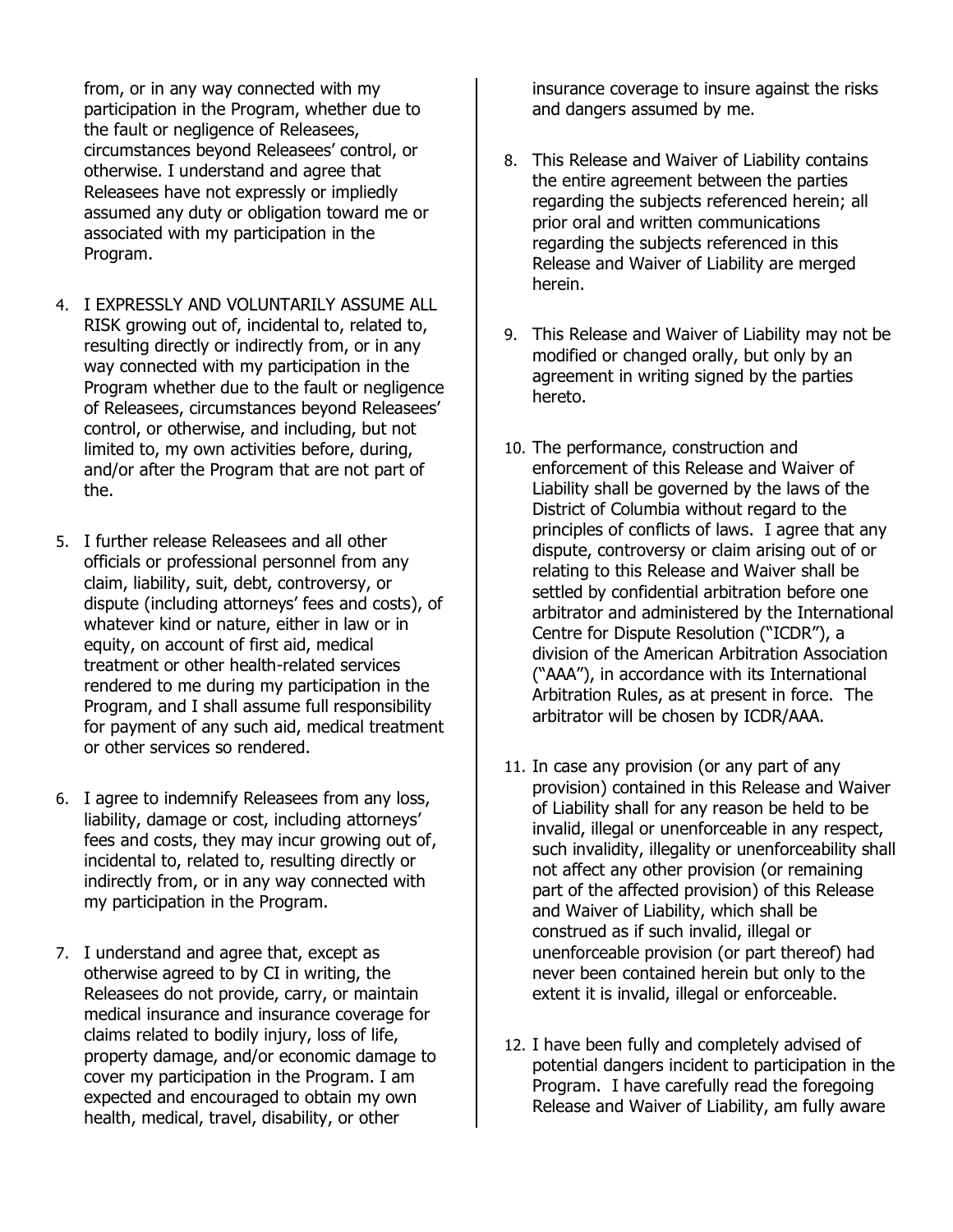of the legal consequences of signing it, and have signed it of my own free will.

| Signature:    | Date: |
|---------------|-------|
| Printed Name: |       |

**Permission for Emergency Medical Treatment**

I, **[full name]**\_\_\_\_\_\_\_\_\_\_\_\_\_\_\_\_\_\_\_\_\_\_\_\_\_\_\_\_\_\_\_\_\_\_\_\_\_, hereby grant Conservation International ("CI") permission to authorize medical treatment on my behalf, including, but not limited to, administration of antibiotics, anesthesia and other medications, transfusions or blood products, life-saving and other necessary surgical procedures, and hospitalization, in the event that I am unable, for any reason, to authorize or approve of such treatment on my own behalf. I further agree to indemnify and hold CI harmless for any or all actions growing out of, incidental to, relating to, resulting directly or indirectly from, or arising out of any such emergency medical treatment. I agree that CI does not have any duty, obligation or responsibility to authorize or seek medical treatment on my behalf. The Release and Waiver of Liability that I have executed related to my participation in the Program is incorporated by reference herein.

| Signature: | ale. |
|------------|------|
|------------|------|

Printed Name: \_\_\_\_\_\_\_\_\_\_\_\_\_\_\_\_\_\_\_\_\_\_\_\_\_\_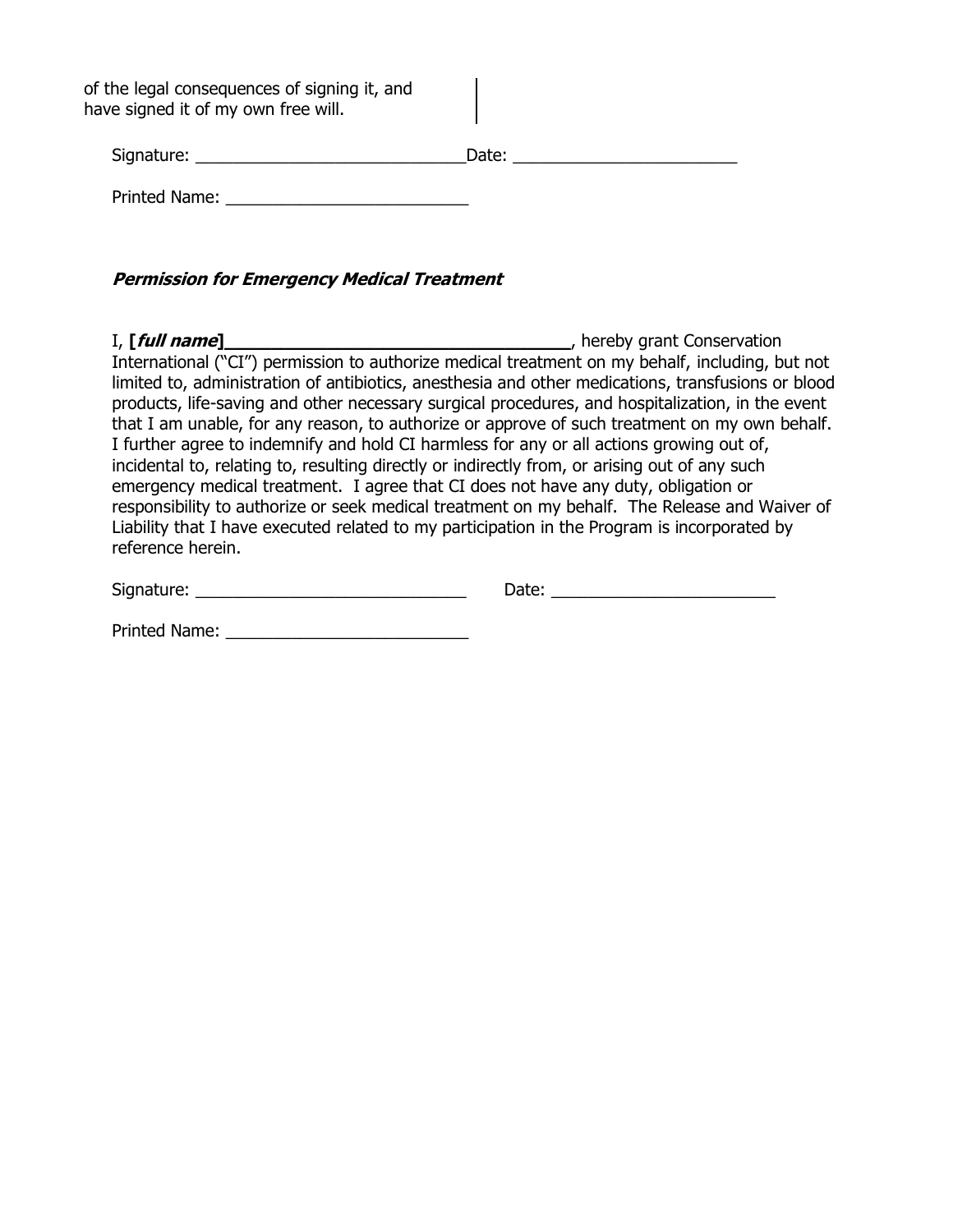## **3.2 Offeror Representation of Transparency, Integrity, Environmental and Social Responsibility [This document to be signed by the Offerors or (Offerors representative) and must be submitted with the proposal to CI. No revisions may be made to this section.]**

Solicitation Number: CITL-20220301

## D-U-N-S Number (if applicable): **XXX-XXX-XXX**

All Offerors are expected to exercise the highest standards of conduct in preparing, submitting and if selected, eventually carrying out the specified work in accordance with CI's Code of Ethics. CI's Code of Ethics provides guidance to CI employees, service providers, experts, interns, and volunteers in living CI's core values, and outlines minimum standards for ethical conduct which all parties must adhere to. Any violations of the Code of Ethics should be reported to CI via its Ethics Hotline at [www.ci.ethicspoint.com.](http://www.ci.ethicspoint.com/)

CI relies on the personal integrity, good judgment and common sense of all third parties acting on behalf, or providing services to the organization, to deal with issues not expressly addressed by the Code or as noted below.

## **I. With respect to CI's Code of Ethics, we certify:**

**a.** We understand and accept that CI, its contractual partners, grantees and other parties with whom we work are expected to commit to the highest standards of Transparency, Fairness, and Integrity in procurement.

## **II. With respect to social and environmental standards, we certify:**

- **a.** We are committed to high standards of ethics and integrity and compliance with all applicable laws across our operations, including prohibition of actions that facilitate trafficking in persons, child labor, forced labor, sexual abuse, exploitation or harassment. We respect internationally proclaimed human rights and take no action that contributes to the infringement of human rights. We protect those who are most vulnerable to infringements of their rights and the ecosystems that sustain them.
- **b.** We fully respect and enforce the environmental and social standards recognized by the international community, including the fundamental conventions of International Labour Organization (ILO) and international conventions for the protection of the environment, in line with the laws and regulations applicable to the country where the contract is to be performed.

## **III. With respect to our eligibility and professional conduct, we certify:**

**a.** We are not and none of our affiliates [members, employees, contractors, subcontractors, and consultants] are in a state of bankruptcy, liquidation, legal settlement, termination of activity, or guilty of grave professional misconduct as determined by a regulatory body responsible for licensing and/or regulating the offeror's business